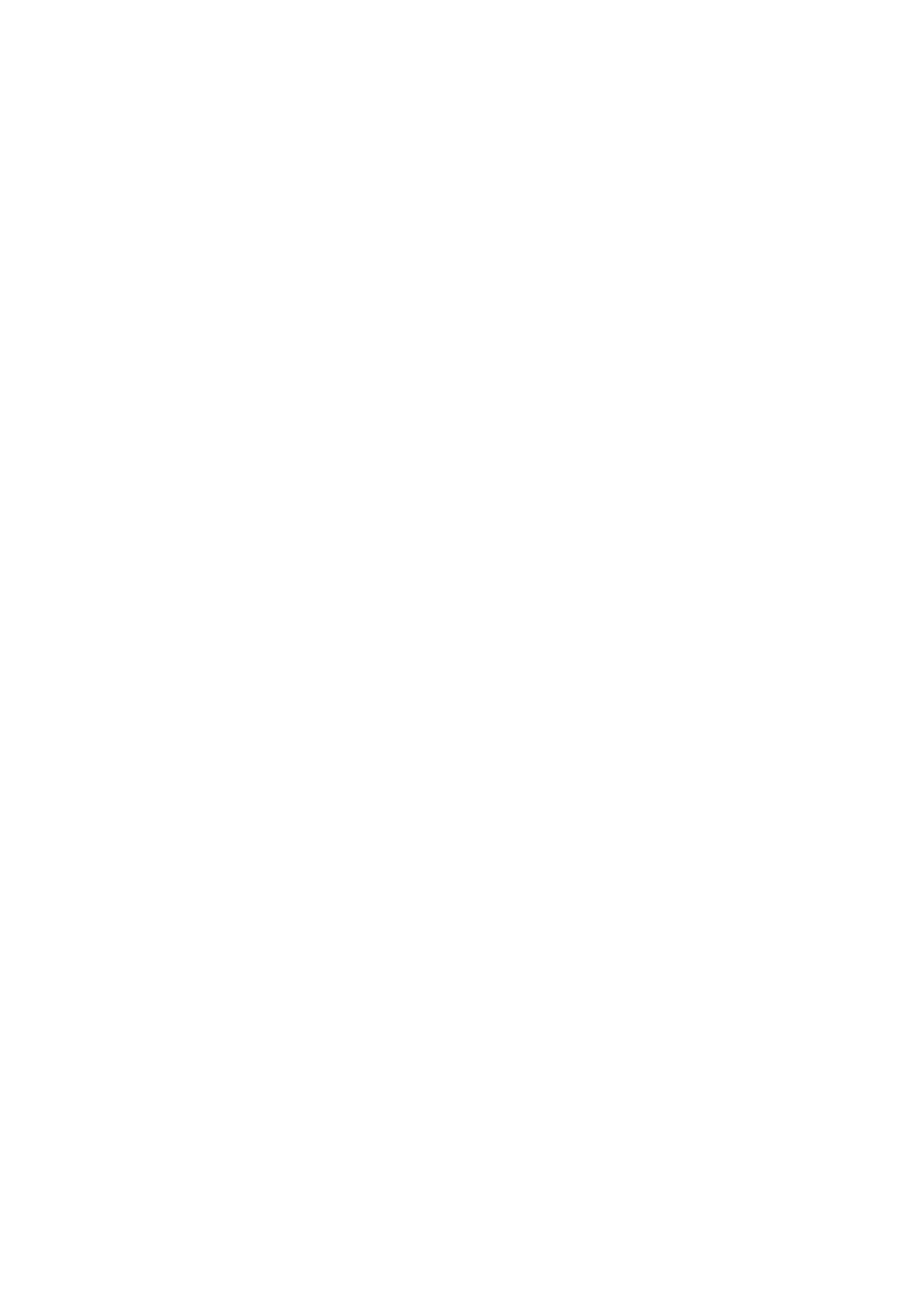# Table of contents

| 1. | Team, Visitors, External Collaborators (and the contract of the contract of the contract of the contract of the contract of the contract of the contract of the contract of the contract of the contract of the contract of th |                |
|----|--------------------------------------------------------------------------------------------------------------------------------------------------------------------------------------------------------------------------------|----------------|
| 2. |                                                                                                                                                                                                                                |                |
| 3. | Research Program (a) material contract to the contract of the contract of the contract of the contract of the contract of the contract of the contract of the contract of the contract of the contract of the contract of the  |                |
|    | <b>Research Directions</b><br>3.1.                                                                                                                                                                                             |                |
|    | 3.2.<br>Static Parallelization and Optimization                                                                                                                                                                                | $\mathbf{3}$   |
|    | Profiling and Execution Behavior Modeling<br>3.3.                                                                                                                                                                              | $\overline{3}$ |
|    | Dynamic Parallelization and Optimization, Virtual Machine<br>3.4.                                                                                                                                                              | $\overline{4}$ |
|    | Proof of Program Transformations for Multicores<br>3.5.                                                                                                                                                                        | 4              |
| 4. |                                                                                                                                                                                                                                |                |
| 5. |                                                                                                                                                                                                                                |                |
| 6. | New Software and Platforms (and the context of the state of the state of the state of the state of the state of the state of the state of the state of the state of the state of the state of the state of the state of the st |                |
|    | 6.1.<br>$C$ LooG                                                                                                                                                                                                               | 5              |
|    | 6.2.<br>OpenScop                                                                                                                                                                                                               | $\mathfrak{s}$ |
|    | ORWL<br>6.3.                                                                                                                                                                                                                   | 6              |
|    | 6.4.<br>musl                                                                                                                                                                                                                   | 6              |
|    | 6.5.<br>Modular C                                                                                                                                                                                                              | 6              |
|    | 6.6.<br>arbogast                                                                                                                                                                                                               | $\overline{7}$ |
|    | 6.7.<br>CFML                                                                                                                                                                                                                   | $\overline{7}$ |
|    | 6.8.<br>SPETABARU                                                                                                                                                                                                              | $\overline{7}$ |
|    | 6.9.<br>APAC                                                                                                                                                                                                                   | $\overline{7}$ |
|    | 6.10. Dagpar                                                                                                                                                                                                                   | $\bf 8$        |
|    | 6.11. LetItBench                                                                                                                                                                                                               | $\bf 8$        |
|    | 6.12. ACR                                                                                                                                                                                                                      | $\bf{8}$       |
|    | 6.13. APOLLO                                                                                                                                                                                                                   | 9              |
| 7. | <b>New Results</b>                                                                                                                                                                                                             | 9              |
|    | The Polyhedral Model Beyond Loops<br>7.1.                                                                                                                                                                                      | 9              |
|    | 7.2.<br>New release of Apollo                                                                                                                                                                                                  | 9              |
|    | Uniform Random Sampling in Polyhedra<br>7.3.                                                                                                                                                                                   | 10             |
|    | Runtime Multi-Versioning and Specialization<br>7.4.                                                                                                                                                                            | 10             |
|    | AutoParallel: Automatic parallelization and distributed execution of affine loop nests in Python<br>7.5.                                                                                                                       |                |
|    |                                                                                                                                                                                                                                | 11             |
|    | 7.6.<br>Combining Locking and Data Management Interfaces                                                                                                                                                                       | 11             |
|    | 7.7.<br><b>Granularity Control for Parallel Programs</b>                                                                                                                                                                       | 11             |
|    | 7.8.<br>Program Verification and Formal Languages                                                                                                                                                                              | 12             |
|    | Improvement of Schnaps on multi-GPU nodes using the LAHeteroprio Scheduler<br>7.9.                                                                                                                                             | 12             |
|    | 7.10. Improving Parallel Executions by Increasing Task Granularity in Task-based Runtime Systems                                                                                                                               |                |
|    | using Acyclic DAG Clustering                                                                                                                                                                                                   | 12             |
|    | 7.11. FMM Kernel for the Integral Equation Formulation of the N-body Dielectric Spheres Problem                                                                                                                                |                |
|    |                                                                                                                                                                                                                                | 13             |
|    | 7.12. Automatic Task-Based Parallelization using Source to Source Transformations                                                                                                                                              | 13             |
|    | 7.13. Large Scale Particle Fusion Algorithm for Tracing Systems in Fluid Mechanics Applications 13                                                                                                                             |                |
|    | 7.14. Pipelined Multithreaded Code Generation                                                                                                                                                                                  | 13             |
|    | 7.15. Raster Image Processing (RIP) Optimization                                                                                                                                                                               | 14             |
|    | 7.16. Static Versus Dynamic Memory Allocation                                                                                                                                                                                  | 14             |
|    | 7.17. Automatic Adaptive Approximation for Stencil Computations                                                                                                                                                                | 14             |
| 8. | Bilateral Contracts and Grants with Industry Mathematics and Contracts and Grants with Industry Mathematics and S                                                                                                              |                |
| 9. |                                                                                                                                                                                                                                |                |
|    | <b>Regional Initiatives</b><br>9.1.                                                                                                                                                                                            | 15             |
|    | 9.1.1.<br>ADT SPETABARU-H                                                                                                                                                                                                      | 15             |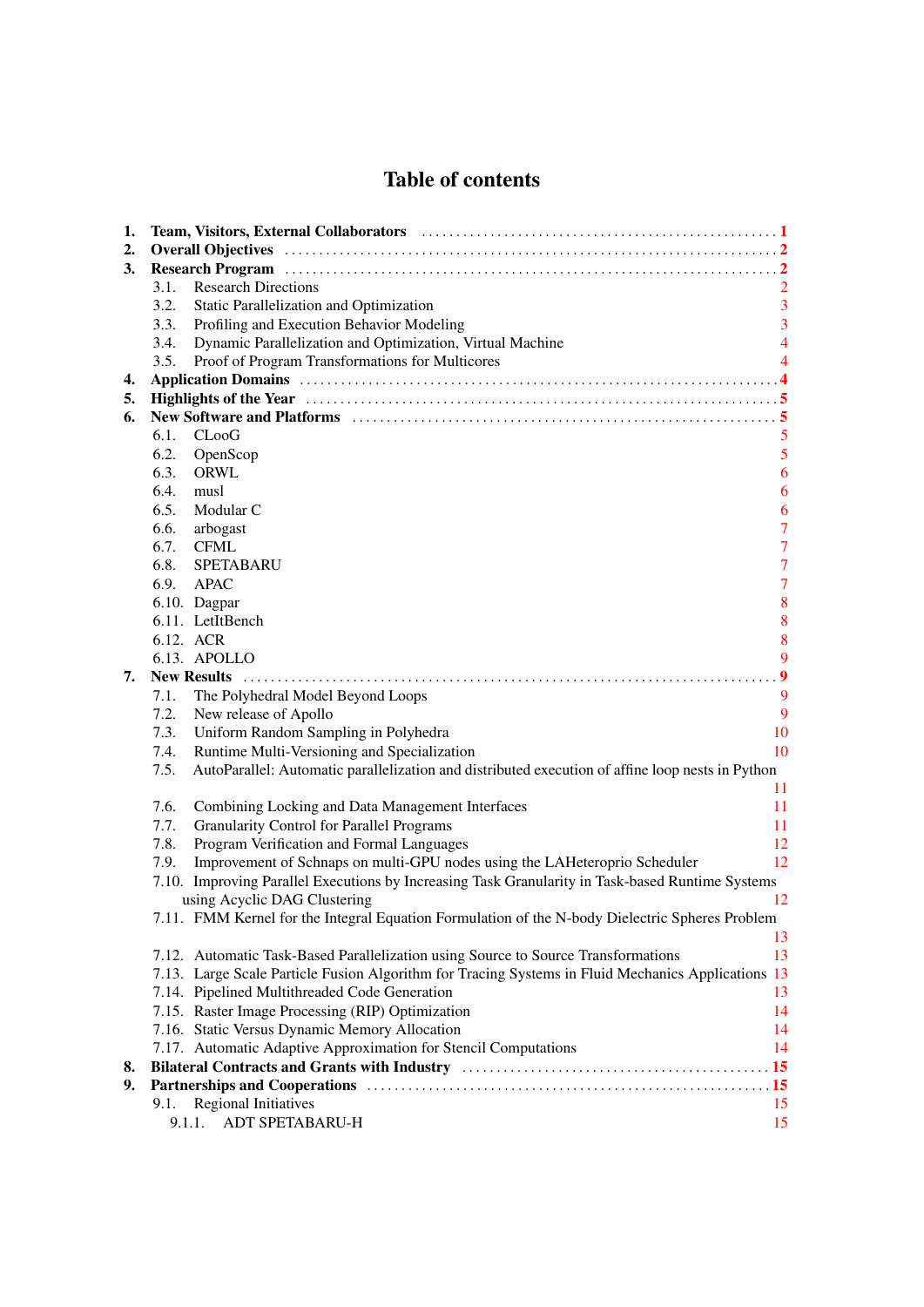|     | Idex Prim'Eau<br>9.1.2.                               | 15 |
|-----|-------------------------------------------------------|----|
|     | 9.2. National Initiatives                             | 16 |
|     | 9.2.1. ANR AJACS                                      | 16 |
|     | 9.2.2. ANR Vocal                                      | 16 |
|     | European Initiatives<br>9.3.                          | 16 |
|     | <b>International Initiatives</b><br>9.4.              | 17 |
|     | 9.5. International Research Visitors                  | 17 |
| 10. |                                                       | 17 |
|     | 10.1. Promoting Scientific Activities                 | 17 |
|     | 10.1.1. Scientific Events: Organisation               | 17 |
|     | 10.1.2. Scientific Events: Selection                  | 17 |
|     | 10.1.2.1. Member of the Conference Program Committees | 17 |
|     | 10.1.2.2. Reviewer                                    | 18 |
|     | $10.1.3.$ Journal                                     | 18 |
|     | 10.1.3.1. Member of the Editorial Boards              | 18 |
|     | 10.1.3.2. Reviewer - Reviewing Activities             | 18 |
|     | 10.1.4. Invited Talks                                 | 18 |
|     | 10.1.5. Scientific Expertise                          | 18 |
|     | 10.1.5.1. Standardization                             | 18 |
|     | 10.1.5.2. Expertise                                   | 18 |
|     | 10.1.6. Research Administration                       | 18 |
|     | 10.2. Teaching - Supervision - Juries                 | 19 |
|     | 10.2.1. Teaching                                      | 19 |
|     | 10.2.2. Supervision                                   | 20 |
|     | 10.2.3. Juries                                        | 20 |
|     | 10.3. Popularization                                  | 20 |
|     | 10.3.1. Articles and contents                         | 20 |
|     | 10.3.2. Education                                     | 20 |
|     | 10.3.3. Interventions                                 | 21 |
|     | 10.3.4. Internal action                               | 21 |
| 11. |                                                       | 21 |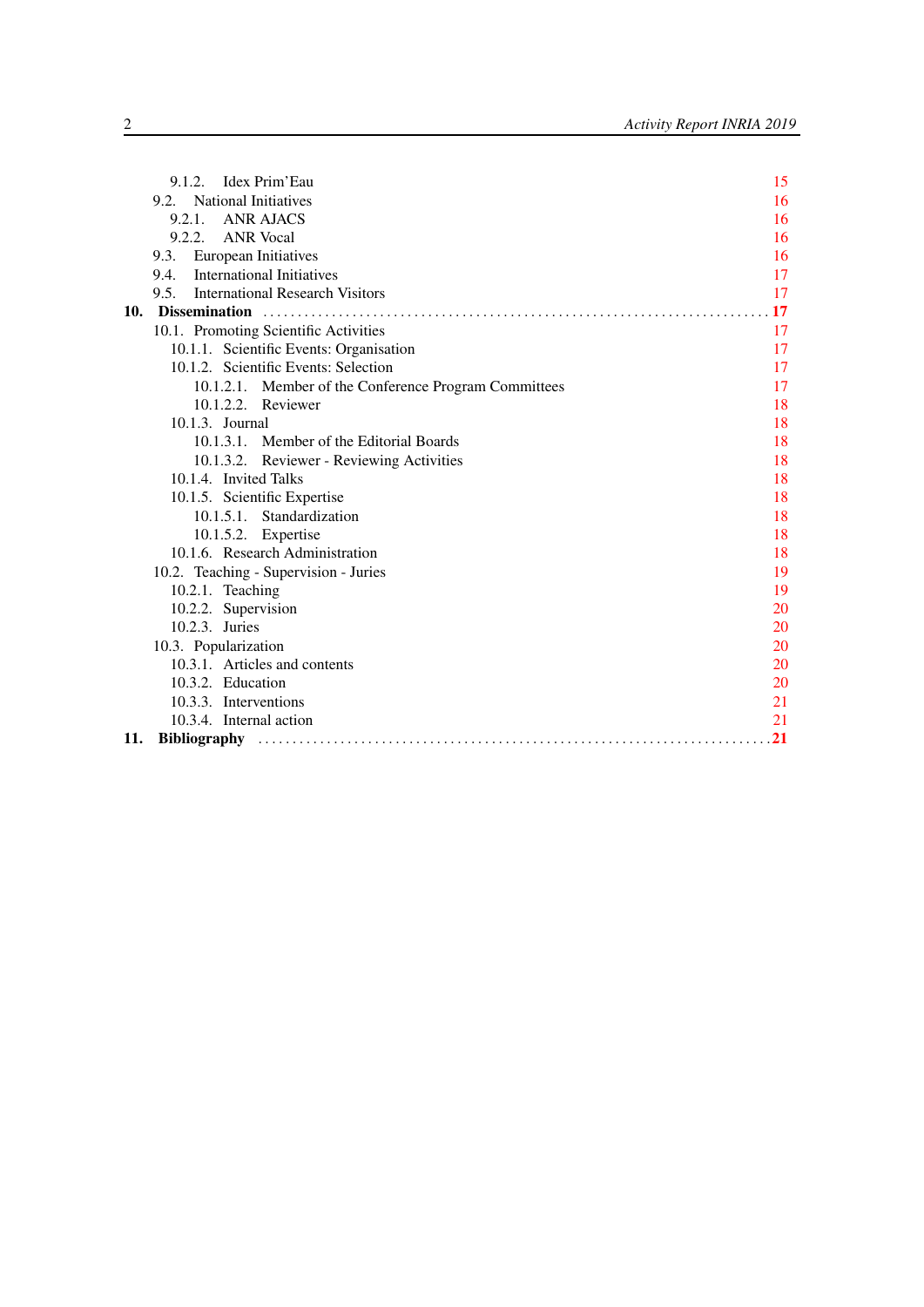# Project-Team CAMUS

*Creation of the Team: 2009 July 01, updated into Project-Team: 2019 March 01* Keywords:

#### [Computer Science and Digital Science:](https://raweb.inria.fr/rapportsactivite/RA2019/static/keywords/ComputerScienceandDigitalScience.html)

A1.1.1. - Multicore, Manycore

A1.1.4. - High performance computing

A2.1.1. - Semantics of programming languages

A2.1.6. - Concurrent programming

A2.2.1. - Static analysis

A2.2.4. - Parallel architectures

A2.2.5. - Run-time systems

A2.2.6. - GPGPU, FPGA...

A2.2.7. - Adaptive compilation

#### [Other Research Topics and Application Domains:](https://raweb.inria.fr/rapportsactivite/RA2019/static/keywords/OtherResearchTopicsandApplicationDomains.html)

B4.5.1. - Green computing

B6.1.1. - Software engineering

B6.6. - Embedded systems

# <span id="page-4-0"></span>1. Team, Visitors, External Collaborators

#### Research Scientists

Bérenger Bramas [Inria, Researcher] Arthur Charguéraud [Inria, Researcher] Jens Gustedt [Inria, Senior Researcher, HDR]

#### Faculty Members

Philippe Clauss [Team leader, Univ de Strasbourg, Professor, HDR] Cédric Bastoul [Univ de Strasbourg, Professor, HDR] Alain Ketterlin [Univ de Strasbourg, Associate Professor] Vincent Loechner [Univ de Strasbourg, Associate Professor] Nicolas Magaud [Univ de Strasbourg, Associate Professor, until Mar 2019] Julien Narboux [Univ de Strasbourg, Associate Professor, until Mar 2019] Éric Violard [Univ de Strasbourg, Associate Professor, HDR]

#### Post-Doctoral Fellow

Damien Rouhling [Inria, from Oct 2019]

#### PhD Students

Paul Godard [Caldera] Salwa Kobeissi [Inria] Harenome Ranaivoarivony-Razanajato [Univ de Strasbourg] Daniel Salas [INSERM, until Sep 2019] Maxime Schmitt [Univ de Strasbourg, until Sep 2019]

#### Technical staff

Muthena Abdul-Wahab [Inria, Engineer, until Jan 2019] Paul Cardosi [Inria, Engineer, from Nov 2019]

#### Interns and Apprentices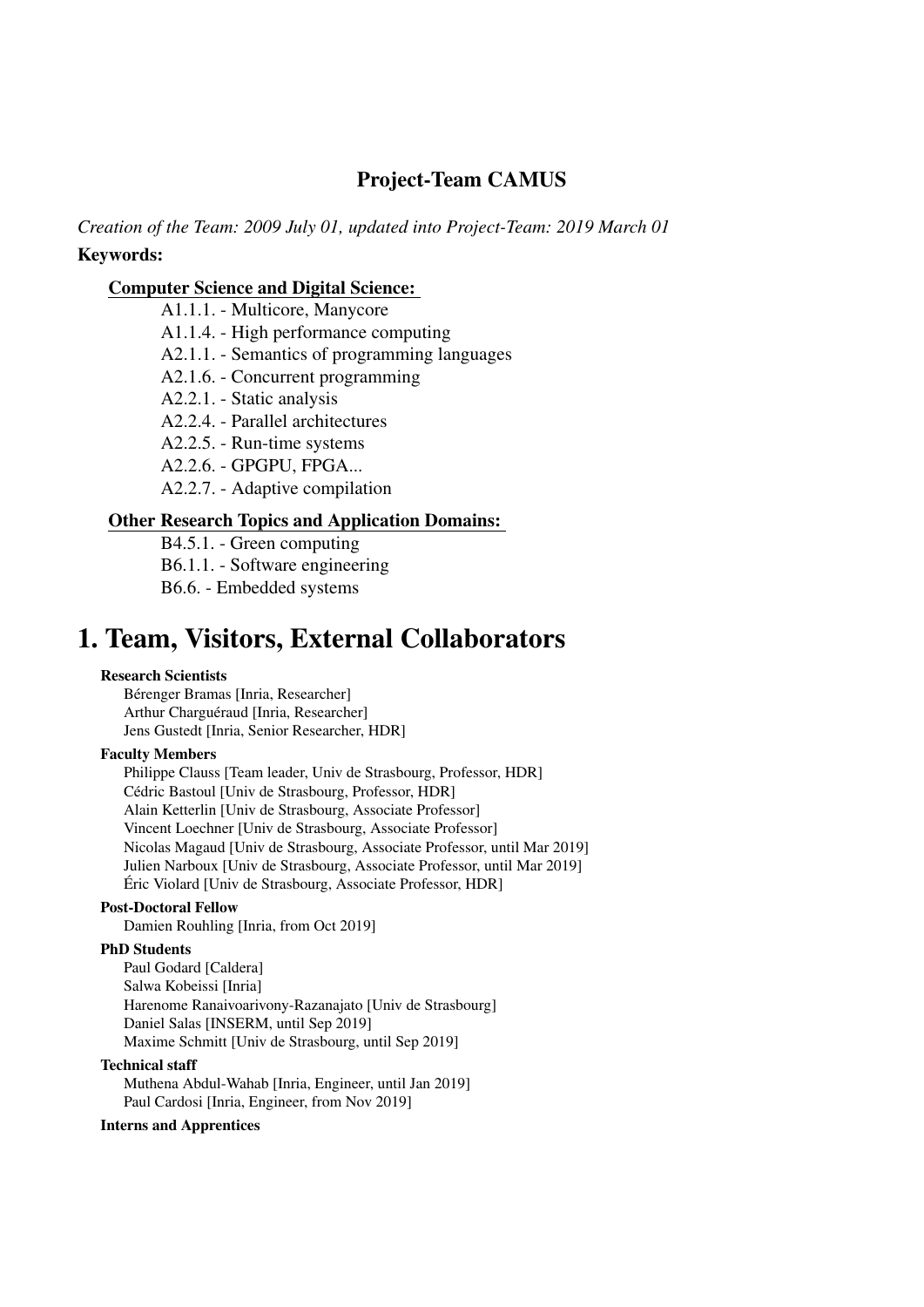<span id="page-5-0"></span>Marek Felsoci [Univ de Strasbourg, from Feb 2019 until Aug 2019] Garip Kusoglu [Univ de Strasbourg, from Sep 2019]

# 2. Overall Objectives

# 2.1. Overall Objectives

The CAMUS team is focusing on developing, adapting and extending automatic parallelization and optimization techniques, as well as proof and certification methods, for the efficient use of current and future multicore processors.

The team's research activities are organized into four main issues that are closely related to reach the following objectives: performance, correctness and productivity. These issues are: static parallelization and optimization of programs (where all statically detected parallelisms are expressed as well as all "hypothetical" parallelisms which would be eventually taken advantage of at runtime), profiling and execution behavior modeling (where expressive representation models of the program execution behavior will be used as engines for dynamic parallelizing processes), dynamic parallelization and optimization of programs (such transformation processes running inside a virtual machine), and finally program transformation proofs (where the correctness of many static and dynamic program transformations has to be ensured).

# <span id="page-5-1"></span>3. Research Program

## 3.1. Research Directions

<span id="page-5-2"></span>The various objectives we are expecting to reach are directly related to the search of adequacy between the sofware and the new multicore processors evolution. They also correspond to the main research directions suggested by Hall, Padua and Pingali in [\[56\]](#page-28-0). Performance, correctness and productivity must be the users' perceived effects. They will be the consequences of research works dealing with the following issues:

- Issue 1: Static Parallelization and Optimization
- Issue 2: Profiling and Execution Behavior Modeling
- Issue 3: Dynamic Program Parallelization and Optimization, Virtual Machine
- Issue 4: Proof of Program Transformations for Multicores

The development of efficient and correct applications for multicore processors requires stepping in every application development phase, from the initial conception to the final run.

Upstream, all potential parallelism of the application has to be exhibited. Here static analysis and transformation approaches (issue 1) must be performed, resulting in *multi-parallel* intermediate code advising the running virtual machine about all the parallelism that can be taken advantage of. However the compiler does not have much knowledge about the execution environment. It obviously knows the instruction set, it can be aware of the number of available cores, but it does not know the actual available resources at any time during the execution (memory, number of free cores, etc.).

That is the reason why a "virtual machine" mechanism will have to adapt the application to the resources (issue 3). Moreover the compiler will be able to take advantage only of a part of the parallelism induced by the application. Indeed some program information (variables values, accessed memory adresses, etc.) being available only at runtime, another part of the available parallelism will have to be generated on-the-fly during the execution, here also, thanks to a dynamic mechanism.

This on-the-fly parallelism extraction will be performed using speculative behavior models (issue 2), such models allowing to generate speculative parallel code (issue 3). Between our behavior modeling objectives, we can add the behavior monitoring, or profiling, of a program version. Indeed, the complexity of current and future architectures avoids assuming an optimal behavior regarding a given program version. A monitoring process will make it possible to select on-the-fly the best parallelization.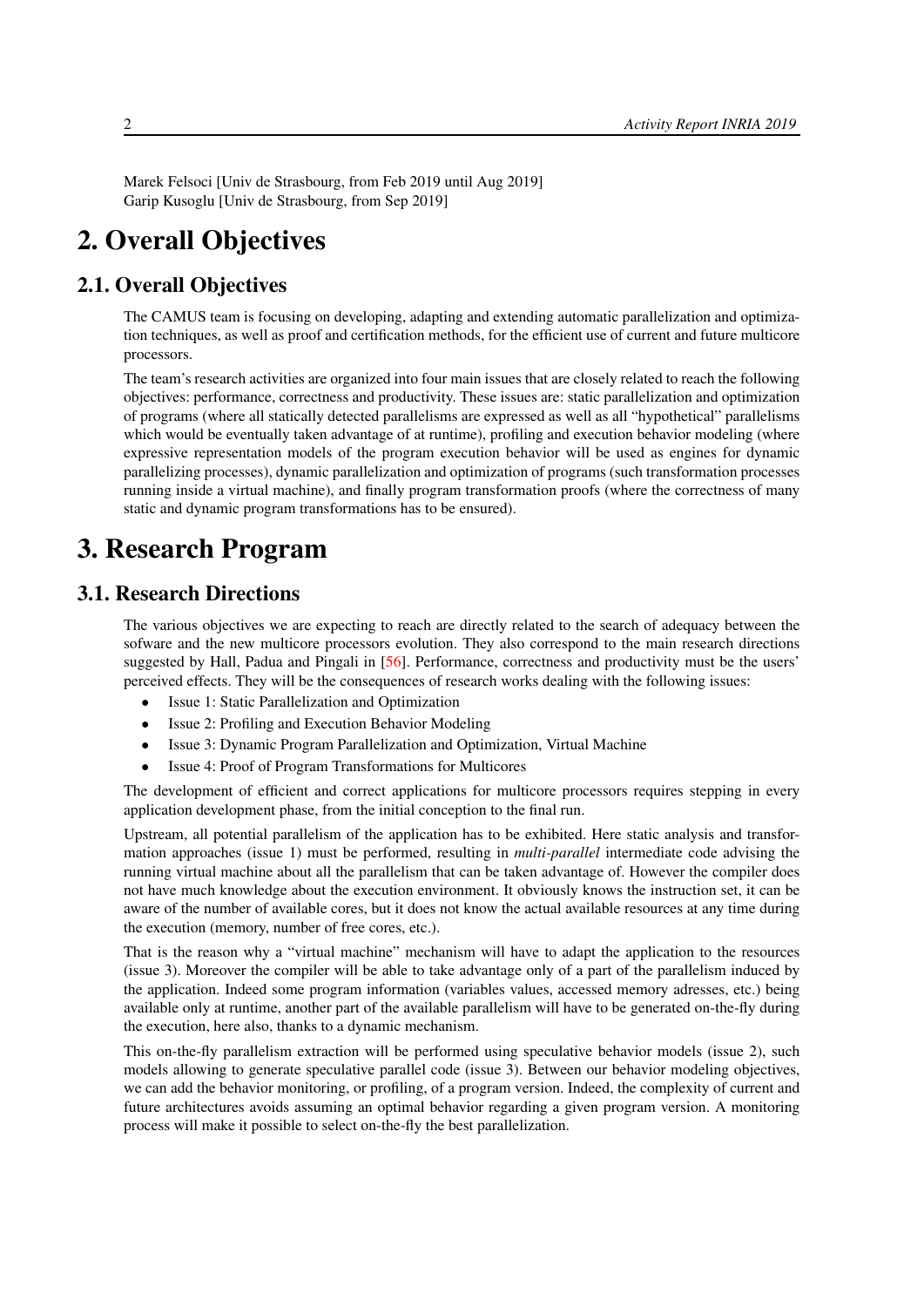<span id="page-6-2"></span>

*Figure 1. Steps for Automatic parallelization on multicore architectures.*

These different parallelization steps are schematized in figure [1.](#page-6-2)

Our project relies on the conception of a production chain for efficient execution of an application on a multicore architecture. Each link of this chain has to be formally verified in order to ensure correctness as well as efficiency. More precisely, it has to be ensured that the compiler produces a correct intermediate code, and that the virtual machine actually performs the parallel execution semantically equivalent to the source code: every transformation applied to the application, either statically by the compiler or dynamically by the virtual machine, must preserve the initial semantics. This must be proved formally (issue 4).

In the following, those different issues are detailed while forming our global, long term vision of what has to be done.

#### 3.2. Static Parallelization and Optimization

<span id="page-6-0"></span>Participants: Vincent Loechner, Philippe Clauss, Éric Violard, Cédric Bastoul, Arthur Charguéraud, Bérenger Bramas, Harenome Ranaivoarivony-Razanajato.

Static optimizations, from source code at compile time, benefit from two decades of research in automatic parallelization: many works address the parallelization of loop nests accessing multi-dimensional arrays, and these works are now mature enough to generate efficient parallel code [\[53\]](#page-28-1). Low-level optimizations, in the assembly code generated by the compiler, have also been extensively dealt with for single-core and require few adaptations to support multicore architectures. Concerning multicore specific parallelization, we propose to explore two research directions to take full advantage of these architectures: adapting parallelization to multicore architectures and expressing many potential parallelisms.

# 3.3. Profiling and Execution Behavior Modeling

<span id="page-6-1"></span>Participants: Alain Ketterlin, Philippe Clauss, Salwa Kobeissi.

The increasing complexity of programs and hardware architectures makes it ever harder to characterize beforehand a given program's run time behavior. The sophistication of current compilers and the variety of transformations they are able to apply cannot hide their intrinsic limitations. As new abstractions like transactional memories appear, the dynamic behavior of a program strongly conditions its observed performance. All these reasons explain why empirical studies of sequential and parallel program executions have been considered increasingly relevant. Such studies aim at characterizing various facets of one or several program runs, *e.g.*, memory behavior, execution phases, etc. In some cases, such studies characterize more the compiler than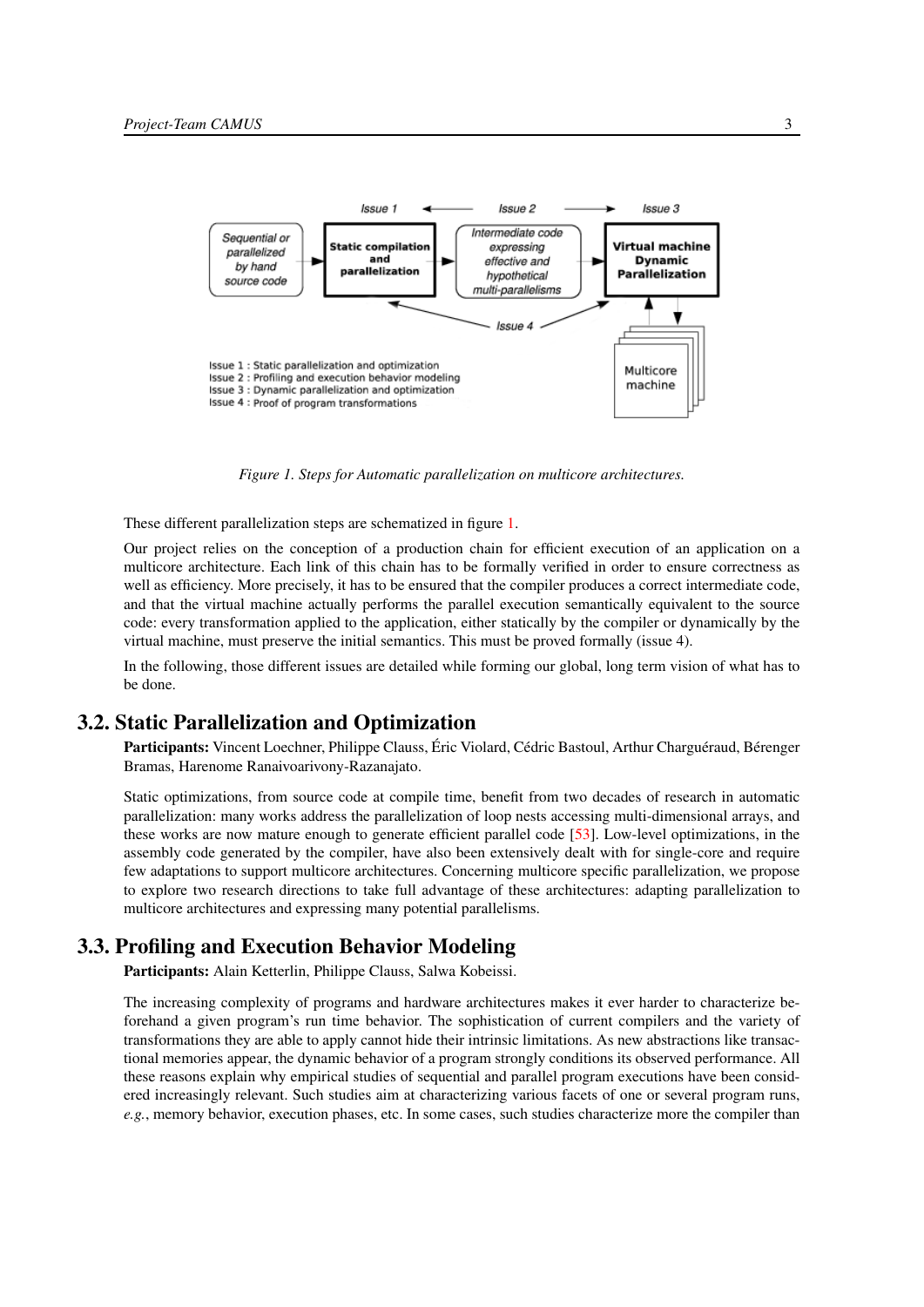the program itself. These works are of tremendous importance to highlight all aspects that escape static analysis, even though their results may have a narrow scope, due to the possible incompleteness of their input data sets.

## 3.4. Dynamic Parallelization and Optimization, Virtual Machine

<span id="page-7-0"></span>Participants: Philippe Clauss, Salwa Kobeissi, Jens Gustedt, Alain Ketterlin, Muthena Abdul-Wahab, Daniel Salas, Bérenger Bramas.

Dynamic parallelization and optimization has become essential with the advent of the new multicore architectures. When using a dynamic scheme, the performed instructions are not only dedicated to the application functionalities, but also to its control and its transformation, and so in its own interest. Behaving like a computer virus, such a scheme should rather be qualified as a "vitamin". It perfectly knows the current characteristics of the execution environment and owns some qualitative information thanks to a behavior modeling process (issue 2). It provides a significant optimization ability compared to a static compiler, while observing the evolution of the availability of live resources.

# 3.5. Proof of Program Transformations for Multicores

<span id="page-7-1"></span>Participants: Éric Violard, Alain Ketterlin, Julien Narboux, Nicolas Magaud, Arthur Charguéraud.

Our main objective consists in certifying the critical modules of our optimization tools (the compiler and the virtual machine). First we will prove the main loop transformation algorithms which constitute the core of our system.

The optimization process can be separated into two stages: the transformations consisting in optimizing the sequential code and in exhibiting parallelism, and those consisting in optimizing the parallel code itself. The first category of optimizations can be proved within a sequential semantics. For the other optimizations, we need to work within a concurrent semantics. We expect the first stage of optimization to produce data-race free code. For the second stage of optimization we will first assume that the input code is data-race free. We will prove those transformations using Appel's concurrent separation logic [\[57\]](#page-28-2). Proving transformations involving programs which are not data-race free will constitute a longer term research goal.

# <span id="page-7-2"></span>4. Application Domains

# 4.1. Application Domains

Computational performance being our main objective, our target applications are characterized by intensive computation phases. Such applications are numerous in the domains of scientific computations, optimization, data mining and multimedia.

Applications involving intensive computations are necessarily high energy consumers. However this consumption can be significantly reduced thanks to optimization and parallelization. Although this issue is not our prior objective, we can expect some positive effects for the following reasons:

- Program parallelization tries to distribute the workload equally among the cores. Thus an equivalent performance, or even a better performance, to a sequential higher frequency execution on one single core, can be obtained.
- Memory and memory accesses are high energy consumers. Lowering the memory consumption, lowering the number of memory accesses and maximizing the number of accesses in the low levels of the memory hierarchy (registers, cache memories) have a positive consequence on execution speed, but also on energy consumption.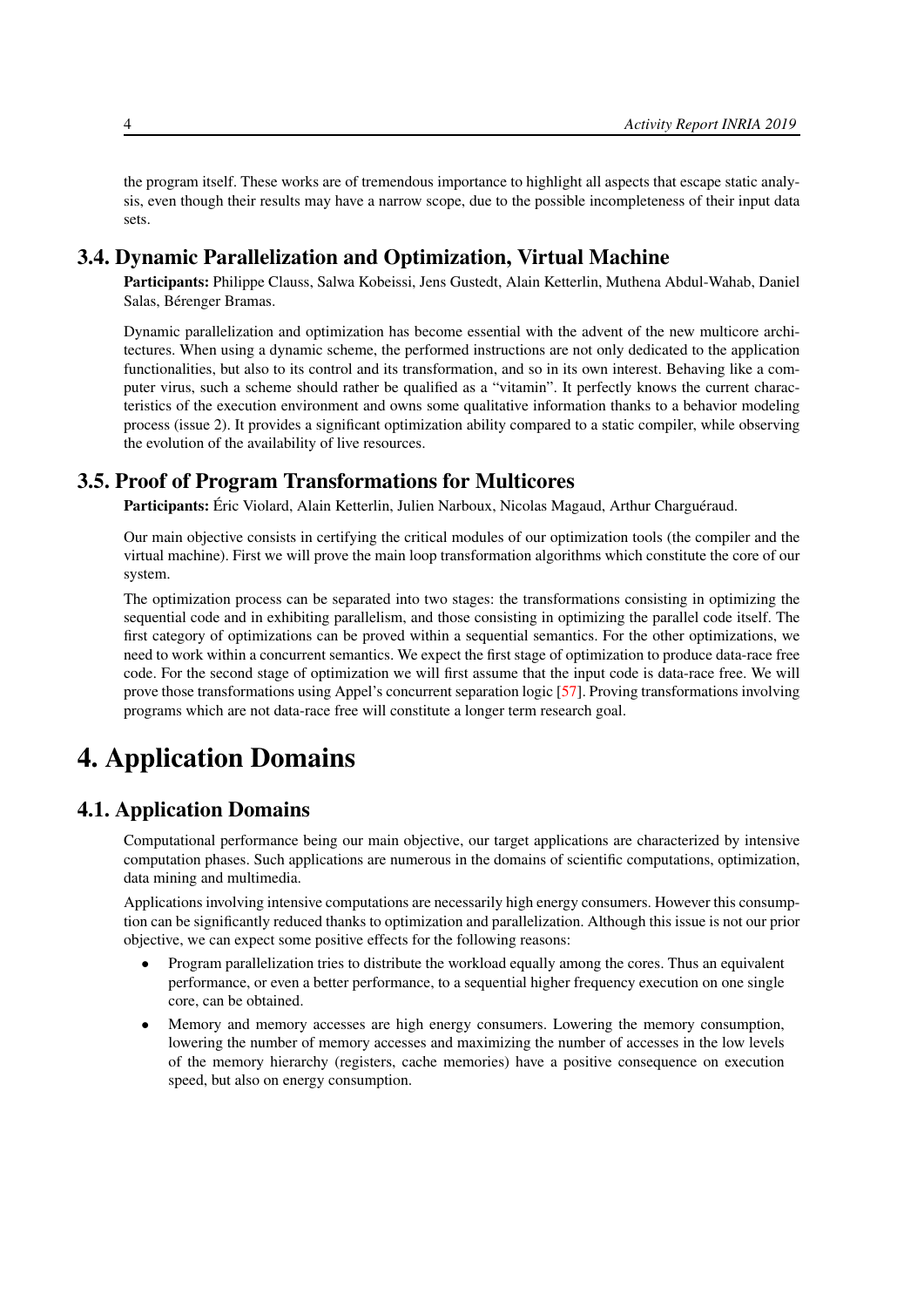# <span id="page-8-0"></span>5. Highlights of the Year

# 5.1. Highlights of the Year

One of the main challenges of parallelization is the selection of the appropriate granularity to balance between the ideal degree of parallelism and the mitigation of the runtime system's overhead. We have worked on the granularity control for parallel applications focusing on two different paradigms. In the first one, which is the tasks with spawn/sync mechanism, we combined the use of asymptotic complexity functions provided by the programmer, with runtime measurements to predict the execution time of tasks with reasonable accuracy. This estimation can then be used to select the proper task granularity, while making sure to put enough work inside each task. In the second one, which is related to the tasks with dependencies paradigm, we have improved an existing algorithm to cluster a graph of tasks to obtain a meta-graph with larger tasks. This approach was used in an application in collaboration with the TONUS team, and we have demonstrated that it allows for a significant speedup.

# <span id="page-8-1"></span>6. New Software and Platforms

# 6.1. CLooG

#### <span id="page-8-2"></span>*Code Generator in the Polyhedral Model*

KEYWORDS: Polyhedral compilation - Optimizing compiler - Code generator

FUNCTIONAL DESCRIPTION: CLooG is a free software and library to generate code (or an abstract syntax tree of a code) for scanning Z-polyhedra. That is, it finds a code (e.g. in C, FORTRAN...) that reaches each integral point of one or more parameterized polyhedra. CLooG has been originally written to solve the code generation problem for optimizing compilers based on the polyhedral model. Nevertheless it is used now in various area e.g. to build control automata for high-level synthesis or to find the best polynomial approximation of a function. CLooG may help in any situation where scanning polyhedra matters. While the user has full control on generated code quality, CLooG is designed to avoid control overhead and to produce a very effective code. CLooG is widely used (including by GCC and LLVM compilers), disseminated (it is installed by default by the main Linux distributions) and considered as the state of the art in polyhedral code generation.

RELEASE FUNCTIONAL DESCRIPTION: It mostly solves building and offers a better OpenScop support.

- Participant: Cédric Bastoul
- Contact: Cédric Bastoul
- <span id="page-8-3"></span>• URL: <http://www.cloog.org>

# 6.2. OpenScop

#### *A Specification and a Library for Data Exchange in Polyhedral Compilation Tools*

KEYWORDS: Polyhedral compilation - Optimizing compiler

FUNCTIONAL DESCRIPTION: OpenScop is an open specification that defines a file format and a set of data structures to represent a static control part (SCoP for short), i.e., a program part that can be represented in the polyhedral model. The goal of OpenScop is to provide a common interface to the different polyhedral compilation tools in order to simplify their interaction. To help the tool developers to adopt this specification, OpenScop comes with an example library (under 3-clause BSD license) that provides an implementation of the most important functionalities necessary to work with OpenScop.

- Participant: Cédric Bastoul
- Contact: Cédric Bastoul
- URL: [http://icps.u-strasbg.fr/people/bastoul/public\\_html/development/openscop/](http://icps.u-strasbg.fr/people/bastoul/public_html/development/openscop/)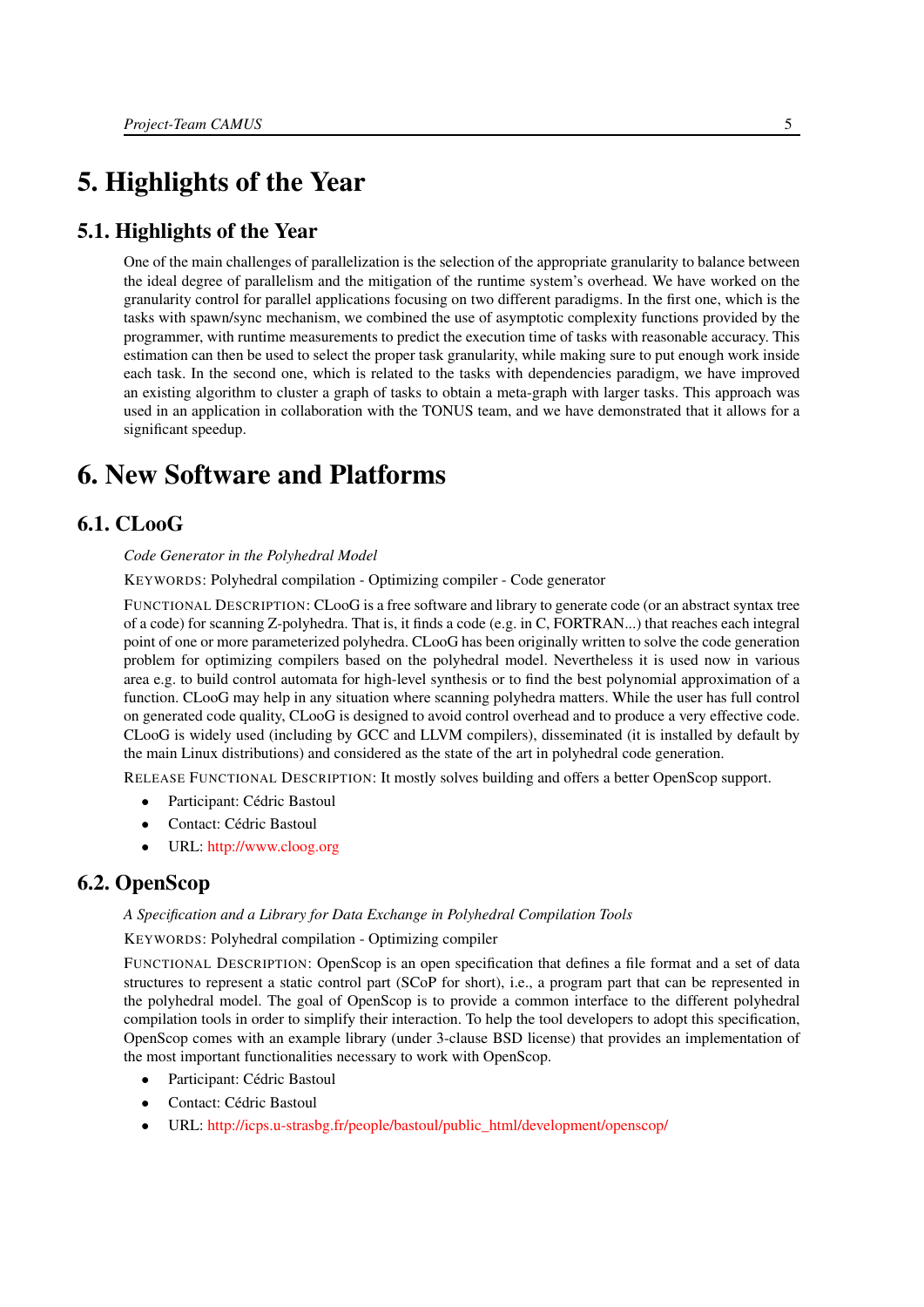# 6.3. ORWL

#### <span id="page-9-0"></span>*Ordered Read-Write Lock*

KEYWORDS: Task scheduling - Deadlock detection

FUNCTIONAL DESCRIPTION: ORWL is a reference implementation of the Ordered Read-Write Lock tools. The macro definitions and tools for programming in C99 that have been implemented for ORWL have been separated out into a toolbox called P99.

- Participants: Jens Gustedt, Mariem Saied and Stéphane Vialle
- Contact: Jens Gustedt
- Publications: [Iterative Computations with Ordered Read-Write Locks](https://hal.inria.fr/inria-00330024) [Automatic, Abstracted](https://hal.inria.fr/hal-01621936) [and Portable Topology-Aware Thread Placement](https://hal.inria.fr/hal-01621936) - [Resource-Centered Distributed Processing of](https://hal.inria.fr/hal-01325648) [Large Histopathology Images](https://hal.inria.fr/hal-01325648) - [Automatic Code Generation for Iterative Multi-dimensional Stencil](https://hal.inria.fr/hal-01337093) [Computations](https://hal.inria.fr/hal-01337093)

# 6.4. musl

<span id="page-9-1"></span>KEYWORDS: Standards - Library

SCIENTIFIC DESCRIPTION: musl provides consistent quality and implementation behavior from tiny embedded systems to full-fledged servers. Minimal machine-specific code means less chance of breakage on minority architectures and better success with "write once run everywhere" C development.

musl's efficiency is unparalleled in Linux libc implementations. Designed from the ground up for static linking, musl carefully avoids pulling in large amounts of code or data that the application will not use. Dynamic linking is also efficient, by integrating the entire standard library implementation, including threads, math, and even the dynamic linker itself into a single shared object, most of the startup time and memory overhead of dynamic linking have been eliminated.

FUNCTIONAL DESCRIPTION: We participate in the development of musl, a re-implementation of the C library as it is described by the C and POSIX standards. It is lightweight, fast, simple, free, and strives to be correct in the sense of standards-conformance and safety. Musl is production quality code that is mainly used in the area of embedded devices. It gains more market share also in other areas, e.g. there are now Linux distributions that are based on musl instead of Gnu LibC.

- Participant: Jens Gustedt
- Contact: Jens Gustedt
- <span id="page-9-2"></span>• URL: <http://www.musl-libc.org/>

# 6.5. Modular C

KEYWORDS: Programming language - Modularity

FUNCTIONAL DESCRIPTION: The change to the C language is minimal since we only add one feature, composed identifiers, to the core language. Our modules can import other modules as long as the import relation remains acyclic and a module can refer to its own identifiers and those of the imported modules through freely chosen abbreviations. Other than traditional C include, our import directive ensures complete encapsulation between modules. The abbreviation scheme allows to seamlessly replace an imported module by another one with an equivalent interface. In addition to the export of symbols, we provide parameterized code injection through the import of "snippets". This implements a mechanism that allows for code reuse, similar to X macros or templates. Additional features of our proposal are a simple dynamic module initialization scheme, a structured approach to the C library and a migration path for existing software projects.

- Author: Jens Gustedt
- Contact: Jens Gustedt
- Publications: [Modular C](https://hal.inria.fr/hal-01169491) [Arbogast: Higher order automatic differentiation for special functions](https://hal.inria.fr/hal-01307750) [with Modular C](https://hal.inria.fr/hal-01307750) - [Futex based locks for C11's generic atomics](https://hal.inria.fr/hal-01236734)
- URL: <http://cmod.gforge.inria.fr/>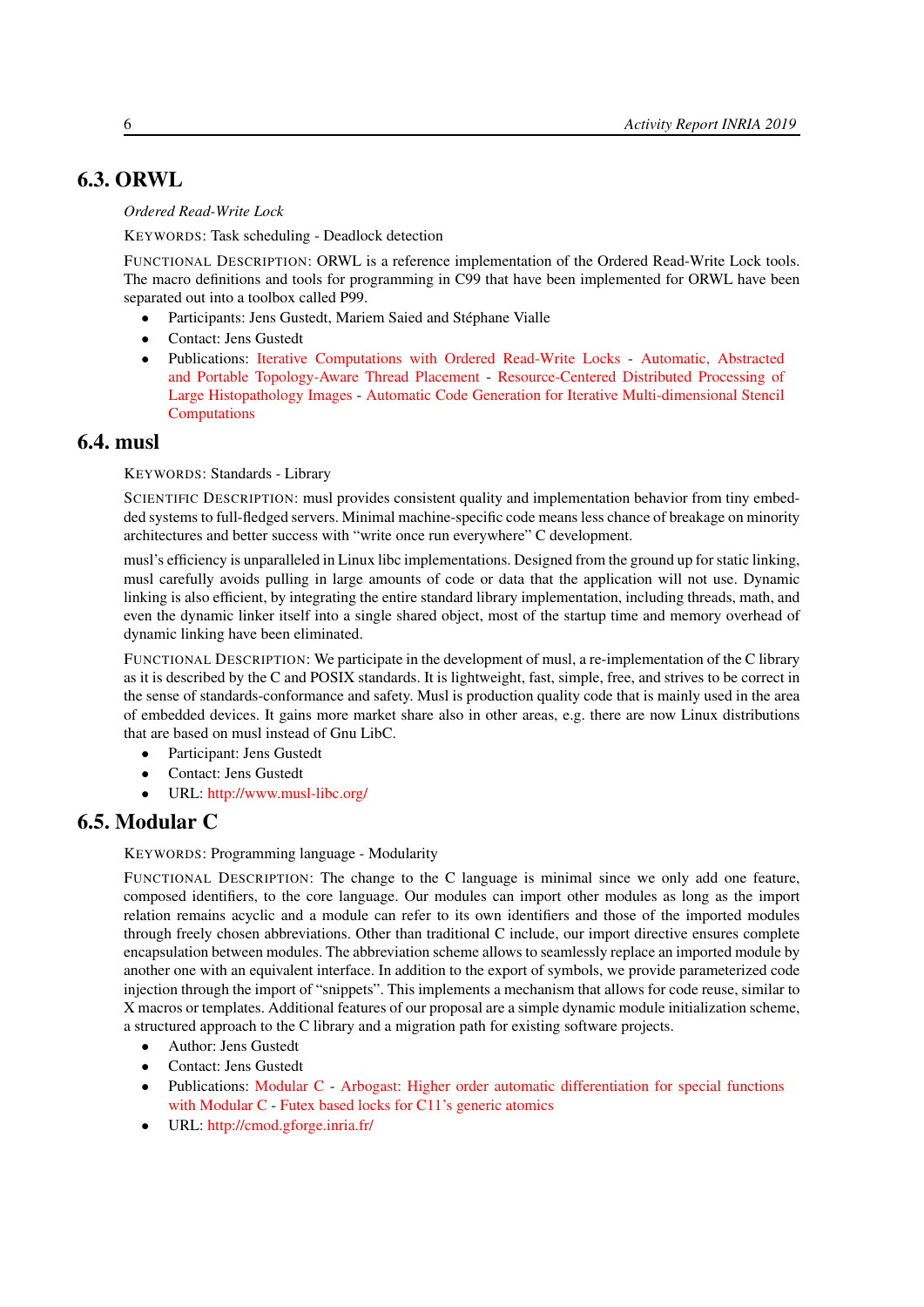# 6.6. arbogast

<span id="page-10-0"></span>KEYWORD: Automatic differentiation

SCIENTIFIC DESCRIPTION: This high-level toolbox for the calculus with Taylor polynomials is named after L.F.A. Arbogast (1759-1803), a French mathematician from Strasbourg (Alsace), for his pioneering work in derivation calculus. Its modular structure ensures unmatched efficiency for computing higher order Taylor polynomials. In particular it permits compilers to apply sophisticated vector parallelization to the derivation of nearly unmodified application code.

FUNCTIONAL DESCRIPTION: Arbogast is based on a well-defined extension of the C programming language, Modular C, and places itself between tools that proceed by operator overloading on one side and by rewriting, on the other. The approach is best described as contextualization of C code because it permits the programmer to place his code in different contexts – usual math or AD – to reinterpret it as a usual C function or as a differential operator. Because of the type generic features of modern C, all specializations can be delegated to the compiler.

- Author: Jens Gustedt
- Contact: Jens Gustedt
- Publications: [Arbogast: Higher order automatic differentiation for special functions with Modular C](https://hal.inria.fr/hal-01307750) - [Arbogast – Origine d'un outil de dérivation automatique](https://hal.inria.fr/hal-01313355)
- <span id="page-10-1"></span>• URL: <https://gforge.inria.fr/projects/arbo>

# 6.7. CFML

*Interactive program verification using characteristic formulae*

KEYWORDS: Coq - Software Verification - Deductive program verification - Separation Logic

FUNCTIONAL DESCRIPTION: The CFML tool supports the verification of OCaml programs through interactive Coq proofs. CFML proofs establish the full functional correctness of the code with respect to a specification. They may also be used to formally establish bounds on the asymptotic complexity of the code. The tool is made of two parts: on the one hand, a characteristic formula generator implemented as an OCaml program that parses OCaml code and produces Coq formulae, and, on the other hand, a Coq library that provides notations and tactics for manipulating characteristic formulae interactively in Coq.

- Participants: Arthur Charguéraud, Armaël Guéneau and François Pottier
- Contact: Arthur Charguéraud
- <span id="page-10-2"></span>• URL: <http://www.chargueraud.org/softs/cfml/>

# 6.8. SPETABARU

*SPEculative TAsk-BAsed RUntime system*

KEYWORDS: HPC - Parallel computing - Task-based algorithm

FUNCTIONAL DESCRIPTION: SPETABARU is a task-based runtime system for multi-core architectures that includes speculative execution models. It is a pure C++11 product without external dependency. It uses advanced meta-programming and allows for an easy customization of the scheduler. It is also capable to generate execution traces in SVG to better understand the behavior of the applications.

- Contact: Bérenger Bramas
- <span id="page-10-3"></span>• URL: <https://gitlab.inria.fr/bramas/spetabaru>

# 6.9. APAC

KEYWORDS: Source-to-source compiler - Automatic parallelization - Parallelisation - Parallel programming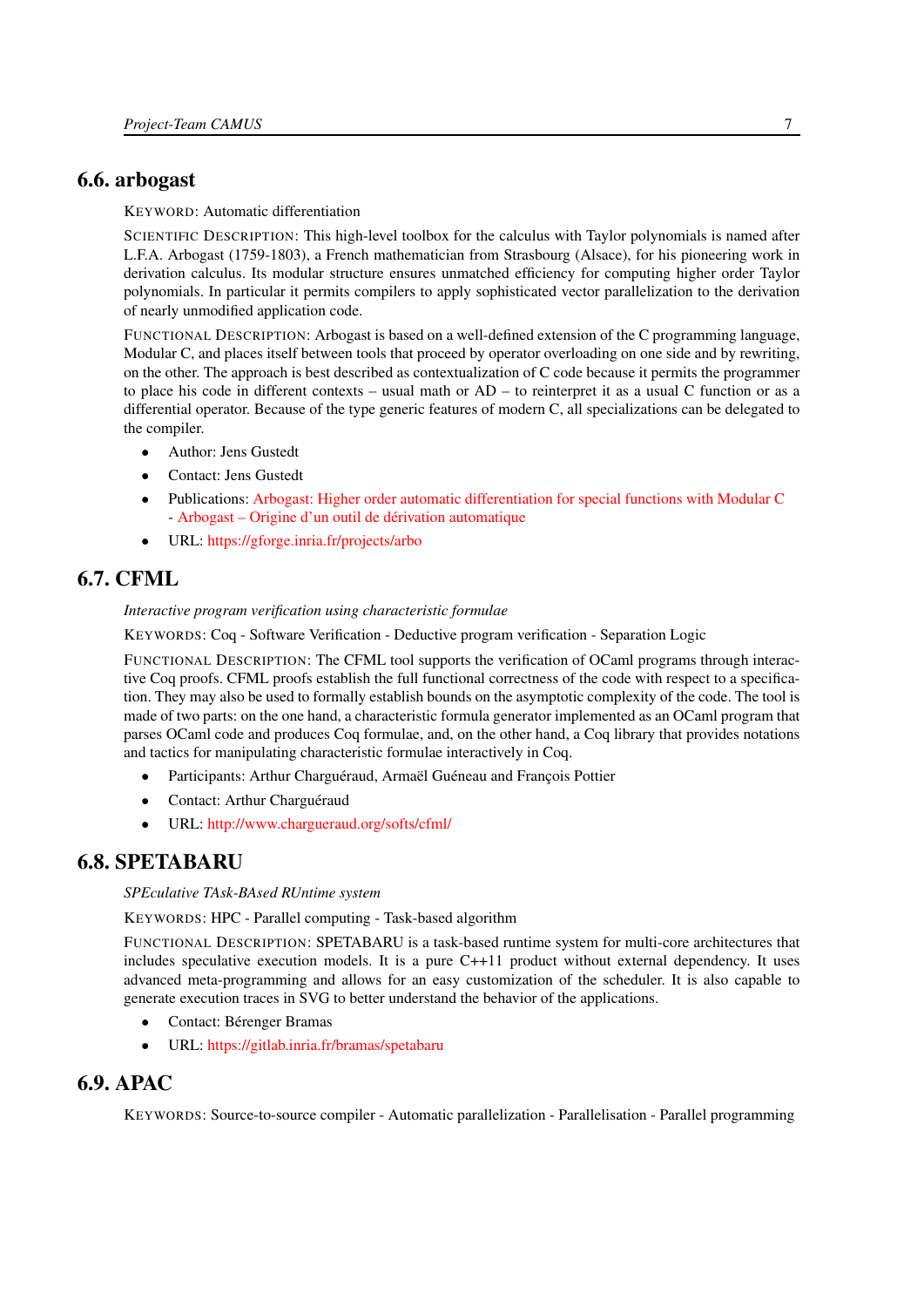SCIENTIFIC DESCRIPTION: APAC is a compiler for automatic parallelization that transforms C++ source code to make it parallel by inserting tasks. It uses the tasks+dependencies paradigm and relies on OpenMP or SPETABARU as runtime system. Internally, it is based on Clang-LLVM.

FUNCTIONAL DESCRIPTION: Automatic task-based parallelization compiler

- Participants: Bérenger Bramas, Stéphane Genaud and Garip Kusoglu
- Contact: Bérenger Bramas
- <span id="page-11-0"></span>• URL: <https://gitlab.inria.fr/bramas/apac>

# 6.10. Dagpar

KEYWORDS: Graph algorithmics - Clustering - Partitioning

SCIENTIFIC DESCRIPTION: This library is a clustering algorithm to create macro-tasks in a DAG of tasks. It extends a clustering/partitioning strategy proposed by Rossignon et al. to speed up the parallel execution of a task-based application. In this package, we provide two additional heuristics to this algorithm, which have been validated on a large graph set. The objective of clustering the nodes of task graphs is to increase the granularity of the tasks and thus obtain faster execution by mitigating the overhead from the management of the dependencies. An important asset of this approach is that working at the graph level allows us to create a generic method independent of the application and of what is done at the user level, but also independent of the task-based runtime system that could be used underneath.

FUNCTIONAL DESCRIPTION: Acyclic Dag Partitioning.

- Participants: Bérenger Bramas and Alain Ketterlin
- Contact: Bérenger Bramas
- <span id="page-11-1"></span>• URL: <https://gitlab.inria.fr/bramas/dagpar>

## 6.11. LetItBench

#### *Lenient to Errors, Transformations, Irregularities and Turbulence Benchmarks*

KEYWORDS: Approximate computing - Benchmarking

FUNCTIONAL DESCRIPTION: LetItBench is a benchmark set to help evaluating works on approximate compilation techniques. We propose a set of meaningful applications with an iterative kernel, that is not too complex for automatic analysis and can be analyzed by polyhedral tools. The benchmark set called LetItBench (Lenient to Errors, Transformations, Irregularities and Turbulence Benchmarks) is composed of standalone applications written in C, and a benchmark runner based on CMake. The benchmark set includes fluid simulation, FDTD, heat equations, game of life or K-means clustering. It spans various kind of applications that are resilient to approximation.

- Contact: Cédric Bastoul
- <span id="page-11-2"></span>• URL: <https://github.com/Syllo/LetItBench>

# 6.12. ACR

#### *Adaptive Code Refinement*

KEYWORDS: Approximate computing - Optimizing compiler

FUNCTIONAL DESCRIPTION: ACR is to approximate programming what OpenMP is to parallel programming. It is an API including a set of language extensions to provide the compiler with pertinent information about how to approximate a code block, a high-level compiler to automatically generate the approximated code, and a runtime library to exploit the approximation information at runtime according to the dataset properties. ACR is designed to provide approximate computing to non experts. The programmer may write a trivial code without approximation, provide approximation information thanks to pragmas, and let the compiler generate an optimized code based on approximation.

- Contact: Cédric Bastoul
- URL: <https://github.com/Syllo/acr>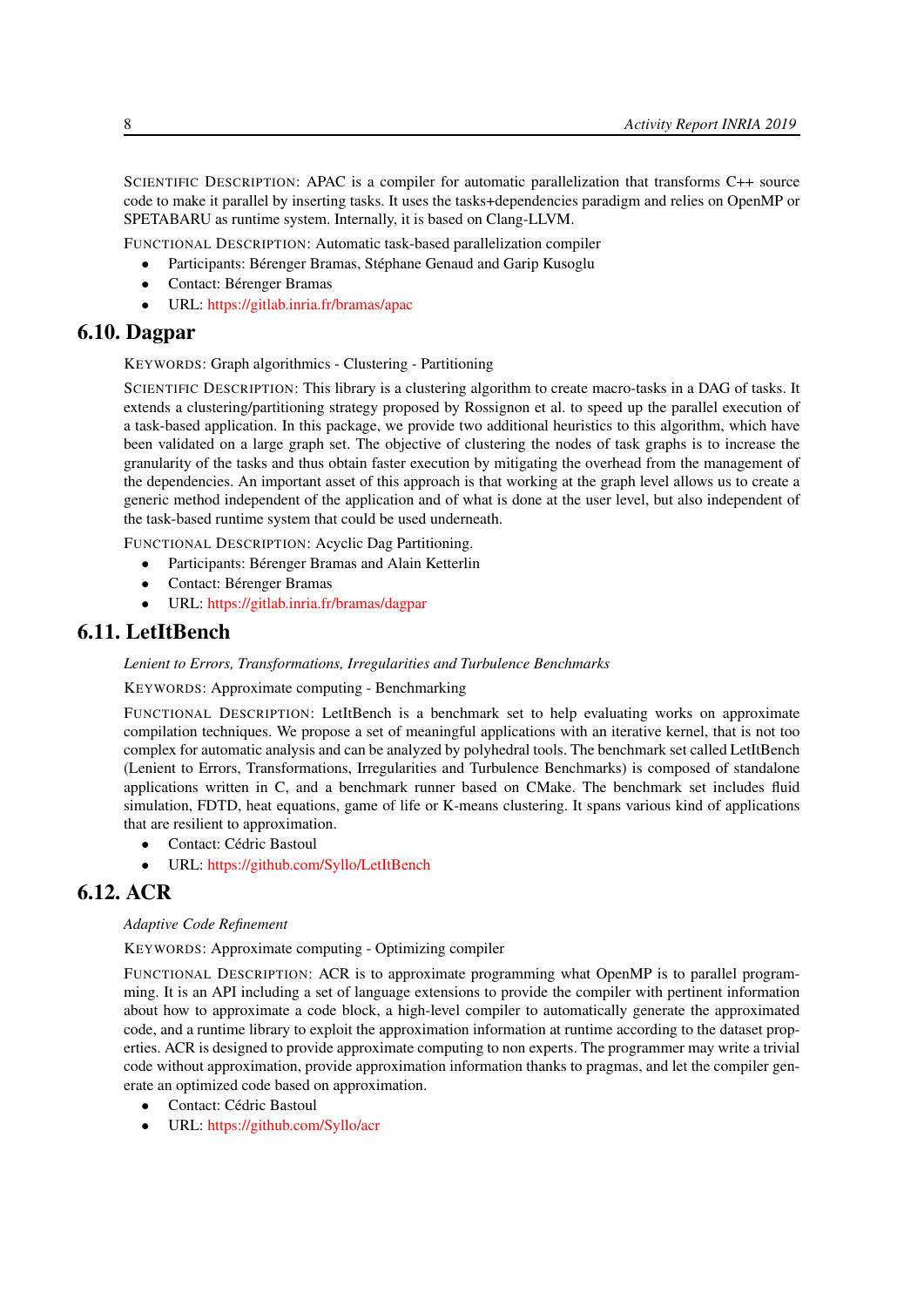# 6.13. APOLLO

<span id="page-12-0"></span>*Automatic speculative POLyhedral Loop Optimizer*

KEYWORD: Automatic parallelization

FUNCTIONAL DESCRIPTION: APOLLO is dedicated to automatic, dynamic and speculative parallelization of loop nests that cannot be handled efficiently at compile-time. It is composed of a static part consisting of specific passes in the LLVM compiler suite, plus a modified Clang frontend, and a dynamic part consisting of a runtime system. It can apply on-the-fly any kind of polyhedral transformations, including tiling, and can handle nonlinear loops, as while-loops referencing memory through pointers and indirections.

- Participants: Aravind Sukumaran-Rajam, Juan Manuel Martinez Caamaño, Manuel Selva and Philippe Clauss
- Contact: Philippe Clauss
- <span id="page-12-1"></span>• URL: <http://apollo.gforge.inria.fr>

# 7. New Results

# 7.1. The Polyhedral Model Beyond Loops

<span id="page-12-2"></span>Participants: Salwa Kobeissi, Philippe Clauss.

There may be a huge gap between the statements outlined by programmers in a program source code and instructions that are actually performed by a given processor architecture when running the executable code. This gap is due to the way the input code has been interpreted, translated and transformed by the compiler and the final processor hardware. Thus, there is an opportunity for efficient optimization strategies, that are dedicated to specific control structures and memory access patterns, to be applied as soon as the actual runtime behavior has been discovered, even if they could not have been applied on the original source code.

We develop this idea by identifying code excerpts that behave as polyhedral-compliant loops at runtime, while not having been outlined at all as loops in the original source code. In particular, we are interested in recursive functions whose runtime behavior can be modeled as polyhedral loops. Therefore, the scope of this study exclusively includes recursive functions whose control flow and memory accesses exhibit an affine behavior, which means that there exists a semantically equivalent affine loop nest, candidate for polyhedral optimizations. Accordingly, our approach is based on analyzing early executions of a recursive program using a Nested Loop Recognition (NLR) algorithm [\[3\]](#page-24-3), performing the affine loop modeling of the original program runtime behavior, which is then used to generate an equivalent iterative program, finally optimized using the polyhedral compiler Polly. We present some preliminary results showing that this approach brings recursion optimization techniques into a higher level in addition to widening the scope of the polyhedral model to include originally non-loop programs.

This work is the topic of Salwa Kobeissi's PhD. A first paper has been published at the 9th International Workshop on Polyhedral Compilation Techniques [\[22\]](#page-26-0).

# 7.2. New release of Apollo

<span id="page-12-3"></span>Participants: Muthena Abdul-Wahab, Philippe Clauss.

Apollo has been updated to use LLVM/Clang version 6.0.1. The unmodified sources are now included, as tar-files, in the APOLLO distribution.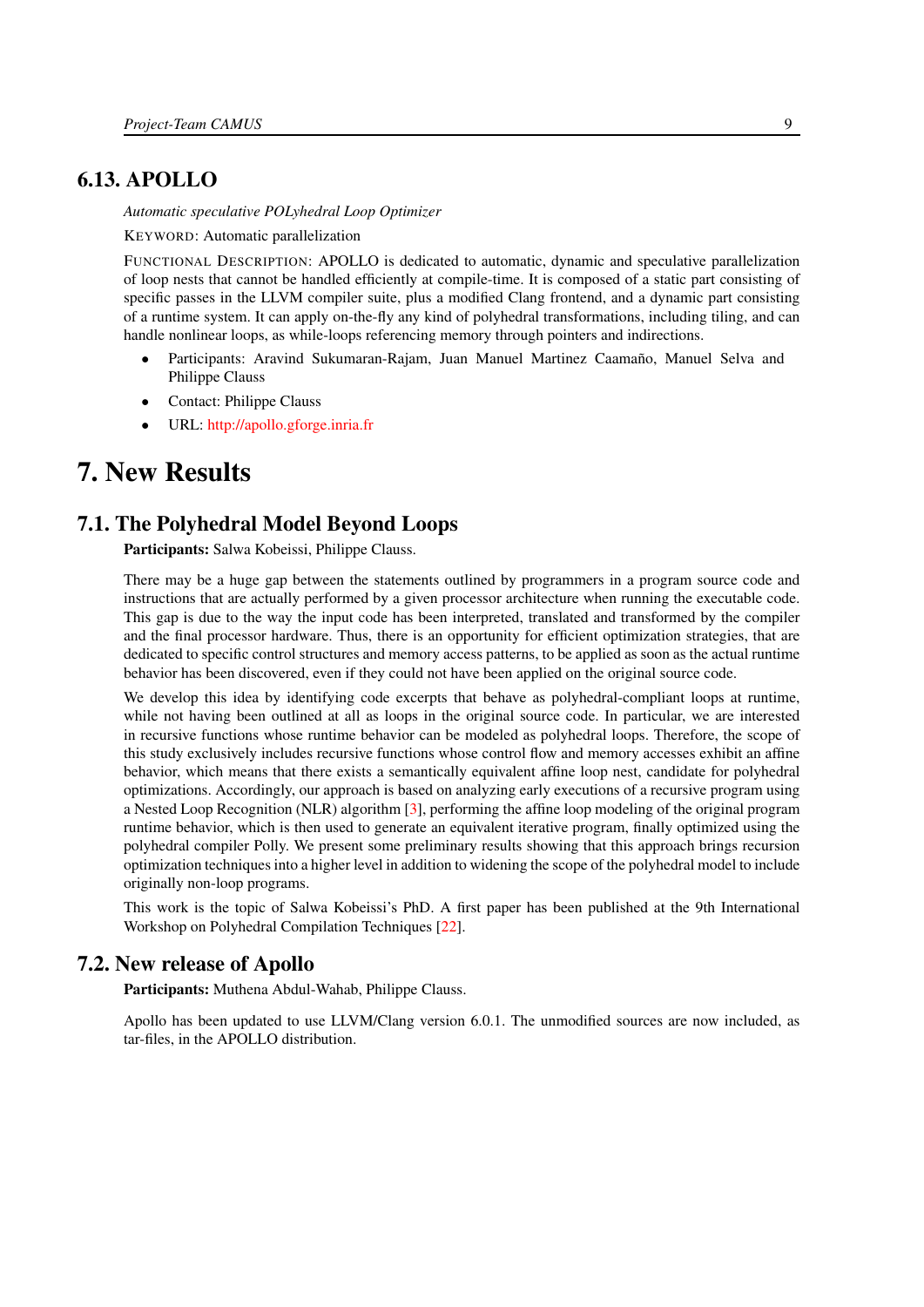Regarding the build system:

- All components of APOLLO are now installed into the installation directory. Once installed, APOLLO does not need the build directory to be kept.
- The RPATH on APOLLO libraries has been set to the installation directory. This allows APOLLO to be run without having to set up library paths.
- APOLLO\_BUILD\_JOBS has been introduced to specify the maximum number of build jobs to use. The replaces NB\_JOBS which is still supported but deprecated.
- The sources for external dependencies are now included in the APOLLO distribution. They are no longer downloaded during a build.
- A new build target 'check' has been added to run the testsuite. This is supported by Makefiles ('make check') and Ninja ('ninja check').
- The build type (Debug/Release) for LLVM/Clang is now the same as the rest of APOLLO. New build variable APOLLO\_LLVM\_BUILD\_TYPE can be used to specify a separate build type for LLVM/Clang.

Regarding bug fixes:

- Valid code using floating point types (float or double) could make APOLLO stop with an message about unsupported scalars. This has been fixed by removing the Loop Invariant Code Motion (LICM) pass in such cases, preventing floating-point scalars to be generated.
- Code containing try-catch blocks could make APOLLO crash. This has been fixed.
- Dynamic loop bounds were no more instrumented and interpolated. This has been fixed.

# 7.3. Uniform Random Sampling in Polyhedra

#### <span id="page-13-0"></span>Participant: Philippe Clauss.

We propose a method for generating uniform samples among a domain of integer points defined by a polyhedron in a multi-dimensional space. The method extends to domains defined by parametric polyhedra, in which a subset of the variables are symbolic. We motivate this work by a list of applications for the method in computer science. The proposed method relies on polyhedral ranking functions, as well as a recent inversion method for them, named *trahrhe* expressions. This work has been accomplished in collaboration with Benoît Meister from Reservoir Labs, New York, USA, and has been published at the 10th International Workshop on Polyhedral Compilation Techniques, January 2020.

## 7.4. Runtime Multi-Versioning and Specialization

<span id="page-13-1"></span>Participant: Philippe Clauss.

We have developped an extension of APOLLO that implements code multi-versioning and specialization to optimize and parallelize loop kernels that are invoked many times with varying parameters. These parameters may influence the code structure, the touched memory locations, the workload, and the runtime performance. They may also impact the validity of the parallelizing and optimizing polyhedral transformations that are applied on-the-fly.

For a target loop kernel and its associated parameters, a different optimizing and parallelizing transformation is evaluated at each invocation, among a finite set of transformations (multi-versioning and specialization). The best performing transformed code version is stored and indexed using its associated parameters. When every optimizing transformation has been evaluated, the best performing code version regarding the current parameters, which has been stored, is relaunched at next invocations (memoization).

This work has been accomplished in collaboration with Raquel Lazcano and Eduardo Juarez of the Universidad Politécnica de Madrid, Spain, and has been published at the ACM SIGPLAN 2020 International Conference on Compiler Construction (CC 2020).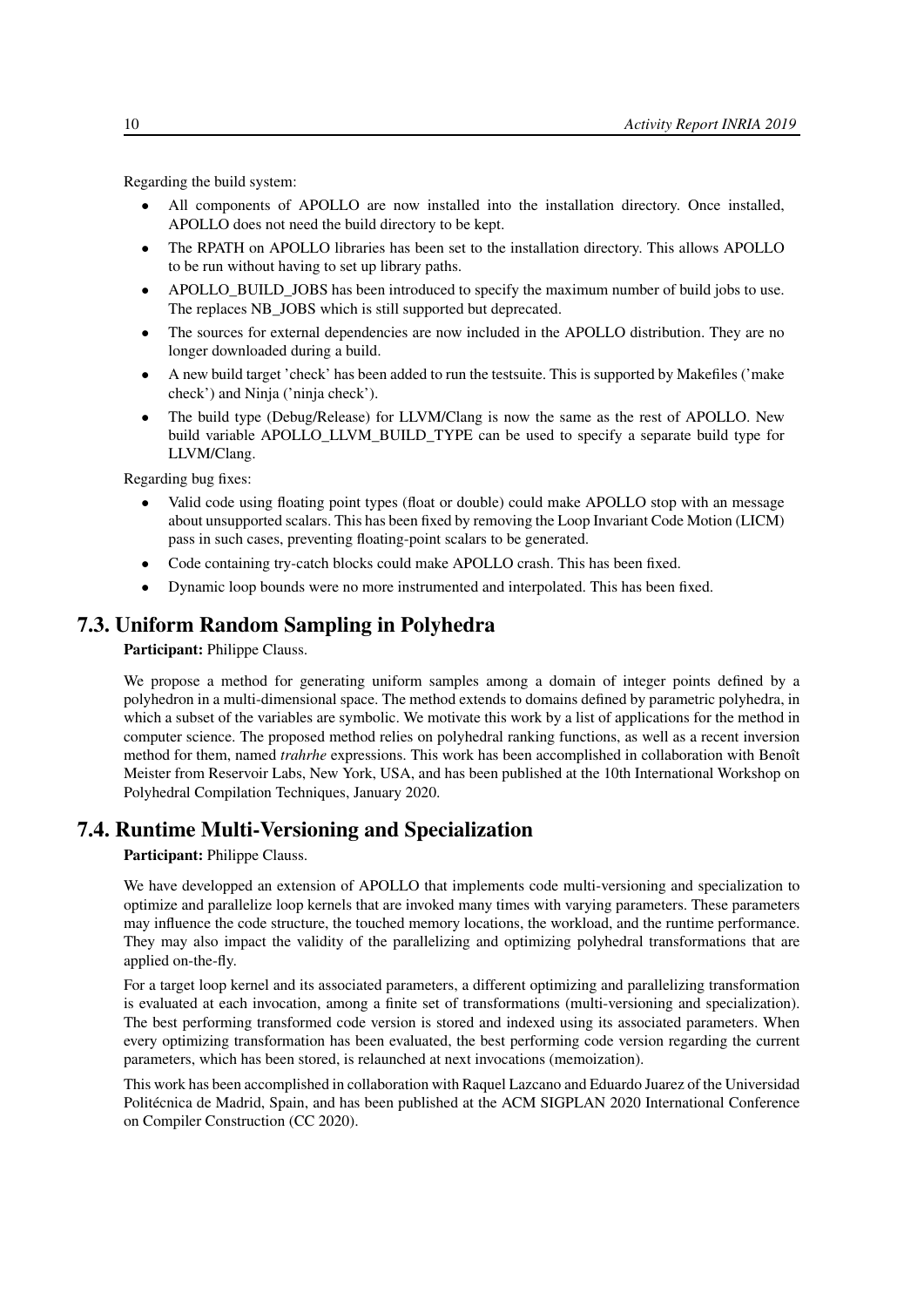# <span id="page-14-0"></span>7.5. AutoParallel: Automatic parallelization and distributed execution of affine loop nests in Python

Participant: Philippe Clauss.

The last improvements in programming languages and models have focused on simplicity and abstraction; leading Python to the top of the list of the programming languages. However, there is still room for improvement when preventing users from dealing directly with distributed and parallel computing issues. We propose AutoParallel, a Python module to automatically find an appropriate task-based parallelisation of affine loop nests to execute them in parallel in a distributed computing infrastructure. This parallelization can also include the building of data blocks to increase tasks' granularity in order to achieve a good execution performance. Moreover, AutoParallel is based on sequential programming and only contains a small annotation in the form of a Python decorator so that anyone with intermediate-level programming skills can scale up an application to hundreds of cores.

This work has been accomplished in collaboration with Cristian Ramon-Cortes, Ramon Amela, Jorge Ejarque and Rosa M. Badia of the Barcelona Supercomputing Center (BSC), Spain. A journal paper is in preparation.

## 7.6. Combining Locking and Data Management Interfaces

<span id="page-14-1"></span>Participants: Jens Gustedt, Daniel Salas.

Handling data consistency in parallel and distributed settings is a challenging task, in particular if we want to allow for an easy to handle asynchronism between tasks. Our publication [\[2\]](#page-24-4) shows how to produce deadlockfree iterative programs that implement strong overlapping between communication, IO and computation.

An implementation (ORWL) of our ideas of combining control and data management in C has been undertaken, see Section [6.3.](#page-9-0) In previous work it has demonstrated its efficiency for a large variety of platforms.

In the framework of the ASNAP project we have used ordered read-write locks (ORWL) as a model to dynamically schedule a pipeline of parallel tasks that realize a parallel control flow of two nested loops; an outer *iteration* loop and an inner *data traversal* loop. Other than dataflow programming, for each individual data object we conserve the same modification order as the sequential algorithm. As a consequence the visible side effects on any object can be guaranteed to be identical to a sequential execution. Thus the set of optimizations that are performed are compatible with C's abstract state machine and compilers could perform them, in principle, automatically and unobserved. See [\[16\]](#page-25-0) for first results.

In the context of the Prim'Eau project (see [9.1.2\)](#page-18-4) we use ORWL to integrate parallelism into an already existing Fortran application that computes floods in the region that is subject to the study. A first step of such a parallelization has been started by using ORWL on a process level. Our final goal will be to extend it to the thread level and to use the application structure for automatic placement on compute nodes. A first step to this goal has been a specific decomposition of geological data, see [\[21\]](#page-26-1).

Within the framework of the thesis of Daniel Salas we have successfully applied ORWL to process large histopathology images. We are now able to treat such images distributed on several machines or shared in an accelerator (Xeon Phi) transparently for the user. This year, Daniel has successfully defended his thesis, see [\[7\]](#page-24-5).

# 7.7. Granularity Control for Parallel Programs

<span id="page-14-2"></span>Participant: Arthur Charguéraud.

Arthur Charguéraud studied the development of techniques for controlling granularity in parallel programs. Granularity control is an essential problem because creating too many tasks may induce overwhelming overheads, while creating too few tasks may harm the ability to process tasks in parallel. Granularity control turns out to be especially challenging for nested parallel programs, i.e., programs in which parallel constructs such as fork-join or parallel-loops can be nested arbitrarily.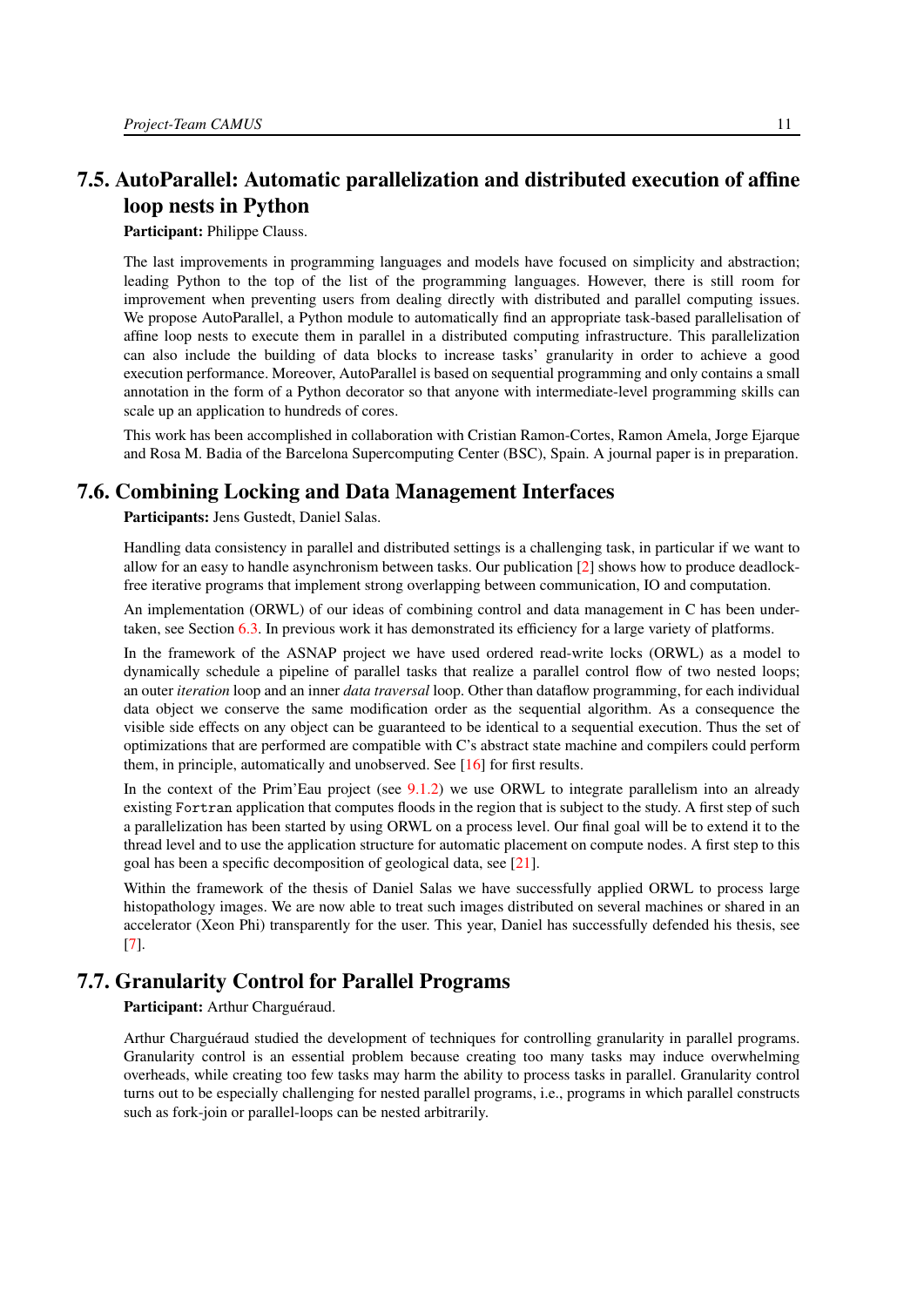The proposed approach combines the use of asymptotic complexity functions provided by the programmer, with runtime measurements to estimate the constant factors that apply. Exploiting these two sources of information makes it possible to predict with reasonable accuracy the execution time of tasks. Such predictions may be used to guide the generation of tasks, by sequentializing computations of sufficiently small size. An analysis is developed, establishing that task creation overheads are indeed bounded to a small fraction of the total runtime. These results extend prior work by the same authors [\[52\]](#page-28-3), extending them with a carefullydesigned algorithm for ensuring convergence of the estimation of the constant factors deduced from the measures, even in the face of noise and cache effects, which are taken into account in the analysis. The approach is demonstrated on a range of benchmarks taken from the state-of-the-art PBBS benchmark suite. These results have been accepted for publication at PPoPP'19 [\[14\]](#page-25-1).

# 7.8. Program Verification and Formal Languages

<span id="page-15-0"></span>Participant: Arthur Charguéraud.

- Armaël Guéneau, a PhD student advised by A. Charguéraud and F. Pottier (Cambium), has developed a formal proof of the functional correctness and the asymptotic complexity of a state-of-the-art incremental cycle detection algorithm due to Bender, Fineman, Gilbert, and Tarjan. This work moreover proposes a simple change that allows the algorithm to be regarded as genuinely online. The verification proof is carried out by exploiting Separation Logic with Time Credits, in the CFML tool, to simultaneously verify the correctness and the worst-case amortized asymptotic complexity of the modified algorithm. This work was published at ITP'19 [\[17\]](#page-25-2). It leverages previous work on the extension of the CFML verification tool to allow the specification of the asymptotic complexity of higher-order, imperative programs [\[55\]](#page-28-4), and shows that this framework scales up to larger, more complex programs.
- Arthur Charguéraud, together with Jean-Christophe Filliâtre and Cláudio Lourenço (CNRS, Inria and Université Paris Saclay), and Mário Pereira (NOVA LINCS & DI, Universidade Nova de Lisboa), developed a behavioral specification language for OCaml, called GOSPEL. It is designed to enable modular verification of data structures and algorithms. Compared with writing specifications directly in Separation Logic, it provides a high-level syntax that greatly improves conciseness and makes it accessible to programmers with no familiarity with Separation Logic. GOSPEL is applied to the development of a formally verified library of general-purpose OCaml data structures. This work was published at the World Congress on Formal Methods (FM) 2019 [\[15\]](#page-25-3).

# <span id="page-15-1"></span>7.9. Improvement of Schnaps on multi-GPU nodes using the LAHeteroprio Scheduler

Participant: Bérenger Bramas.

The TONUS team has developed Schnaps, a discontinuous finite element solver with OpenCL and StarPU. The team members have been facing challenges in the scalability of their application when using more than one GPU. This has been the starting point of a collaboration in which Bérenger Bramas has participated in the development of Schnaps and plugged its StarPU scheduler called LAHeteroprio [\[9\]](#page-25-4). The improvements obtained were significant and included in a paper [\[50\]](#page-28-5) (currently under revision).

The potential of LAHeteroprio is now demonstrated. However, setting up this scheduler remains a complicated task. Therefore, we plan to work on its automatic configuration, which will require us to perform on the fly analysis of the graph of tasks.

# <span id="page-15-2"></span>7.10. Improving Parallel Executions by Increasing Task Granularity in Task-based Runtime Systems using Acyclic DAG Clustering

Participants: Bérenger Bramas, Alain Ketterlin.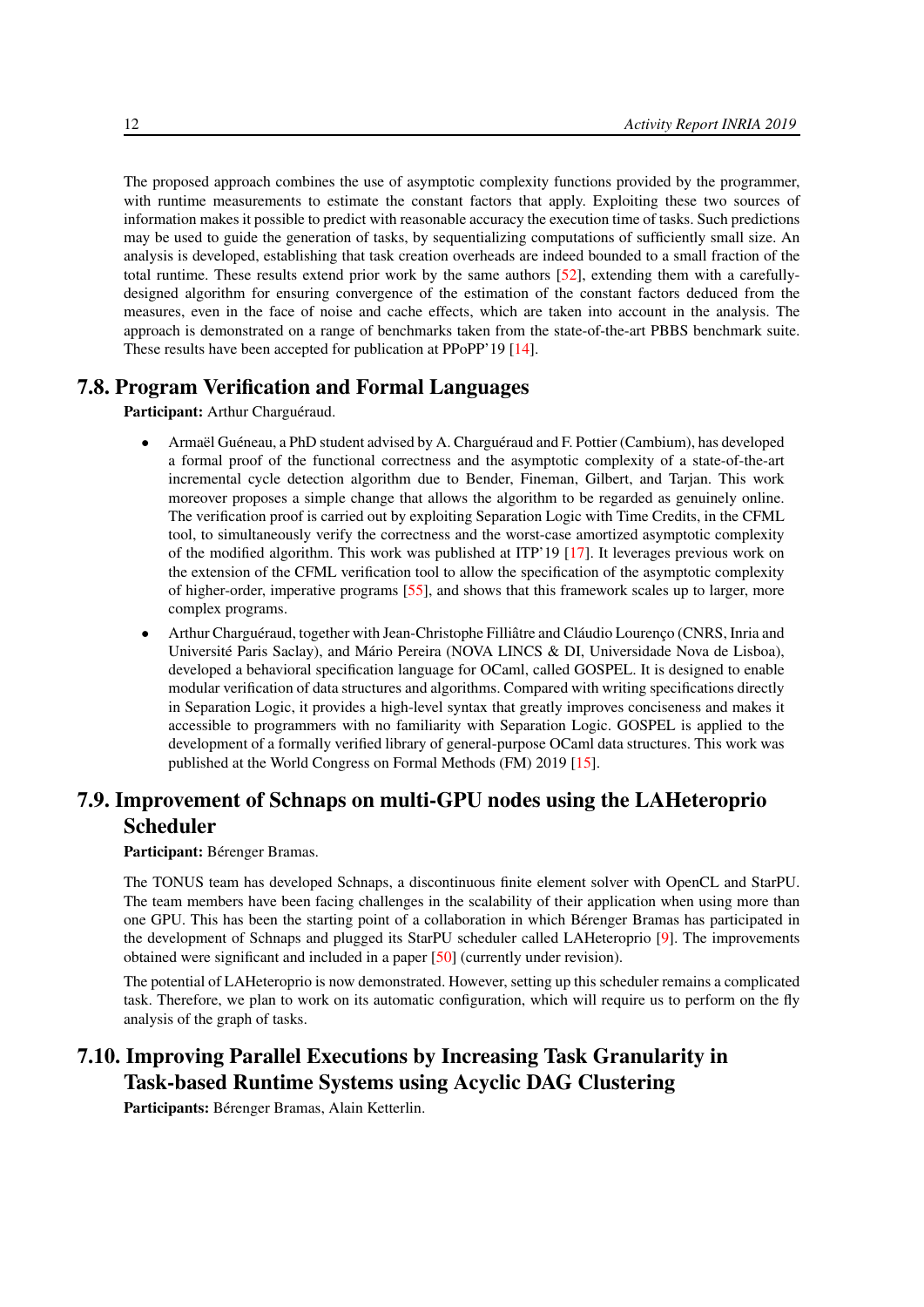Bérenger Bramas and Alain Ketterlin collaborate with the TONUS team in the development of a parallel solver for the resolution of conservative hyperbolic upwind kinetic of unstructured tokamaks [\[49\]](#page-28-6). In their methods, they must solve the transport equation on an unstructured mesh, which can be seen as having a wave propagating from neighbor-to-neighbor. The resulting computation can be represented using a direct acyclic graph (DAG) of operations, where each operation is a tiny task. Therefore, Bérenger Bramas and Alain Ketterlin contributed mainly on two aspects. First, they have proposed a highly optimized lock-free parallel implementation of the solution based on atomic instructions. Second, they have improved an existing algorithm from the literature to cluster a DAG of tasks with the aim of increasing the granularity of the tasks and to reduce the overhead of the parallelization consequently. This new approach has been accepted in a dedicated paper (accepted but not yet published).

# <span id="page-16-0"></span>7.11. FMM Kernel for the Integral Equation Formulation of the N-body Dielectric Spheres Problem

#### Participant: Bérenger Bramas.

Bérenger Bramas worked with Benjamin Stamm and Muhammad Hassan (RWTH) to create a kernel for the fast multipole method (FMM). The kernel relies on the previously developed kernel with spherical harmonics and accelerated by rotations. It has been extended to accept spherical harmonics (with orders different from the ones used in the kernel) instead of points as input. The kernel allowed us to accelerate the computation and was used for a complexity analysis that has been submitted [\[54\]](#page-28-7).

# <span id="page-16-1"></span>7.12. Automatic Task-Based Parallelization using Source to Source Transformations

Participants: Bérenger Bramas, Garip Kusolgu.

Bérenger Bramas and Garip Kusolgu worked on a new approach to parallelize automatically any application written in an object-oriented language. The main idea is to parallelize a code as an HPC expert would do it using the task-based method. With this aim, they created a new source-to-source compiler on top of CLang-LLVM called APAC. APAC is able to insert tasks in a source-code by evaluating data accesses and thus generating the correct dependencies. An important and challenging part of the work consists in managing the granularity, which requires to work both statically on the code but also by delegating decisions at runtime.

# <span id="page-16-2"></span>7.13. Large Scale Particle Fusion Algorithm for Tracing Systems in Fluid Mechanics Applications

Participant: Bérenger Bramas.

Bérenger Bramas worked with Michael Wilczek and Cristian Lalescu (Max Planck Institute for Dynamics and Self-Organization) in designing a new method to merge particles in a large scale application (*i.e.,* designed to run on thousands of computing nodes). In this context, the particles are originally used in a tracing system to extract information from a vector field in fluid mechanics. However, the physicists are now interested having the particles interacting and even fusioning. Due to the constraints of large scale computing, the system tries to reduce the number and amount of communications. This development has been done in the TurTLE application (not publicly available) and is currently under evaluation.

## 7.14. Pipelined Multithreaded Code Generation

<span id="page-16-3"></span>Participants: Cédric Bastoul, Vincent Loechner, Harenome Ranaivoarivony-Razanajato.

State-of-the-art automatic polyhedral parallelizers extract and express parallelism as isolated parallel loops. For example, the Pluto high-level compiler generates and annotates loops with #pragma omp parallel for directives. In this work, we took advantage of pipelined multithreading, a parallelization strategy that can address a wider class of codes, currently not handled by automatic parallelizers. Pipelined multithreading requires interlacing iterations of some loops in a controlled way that enables the parallel execution of these iterations.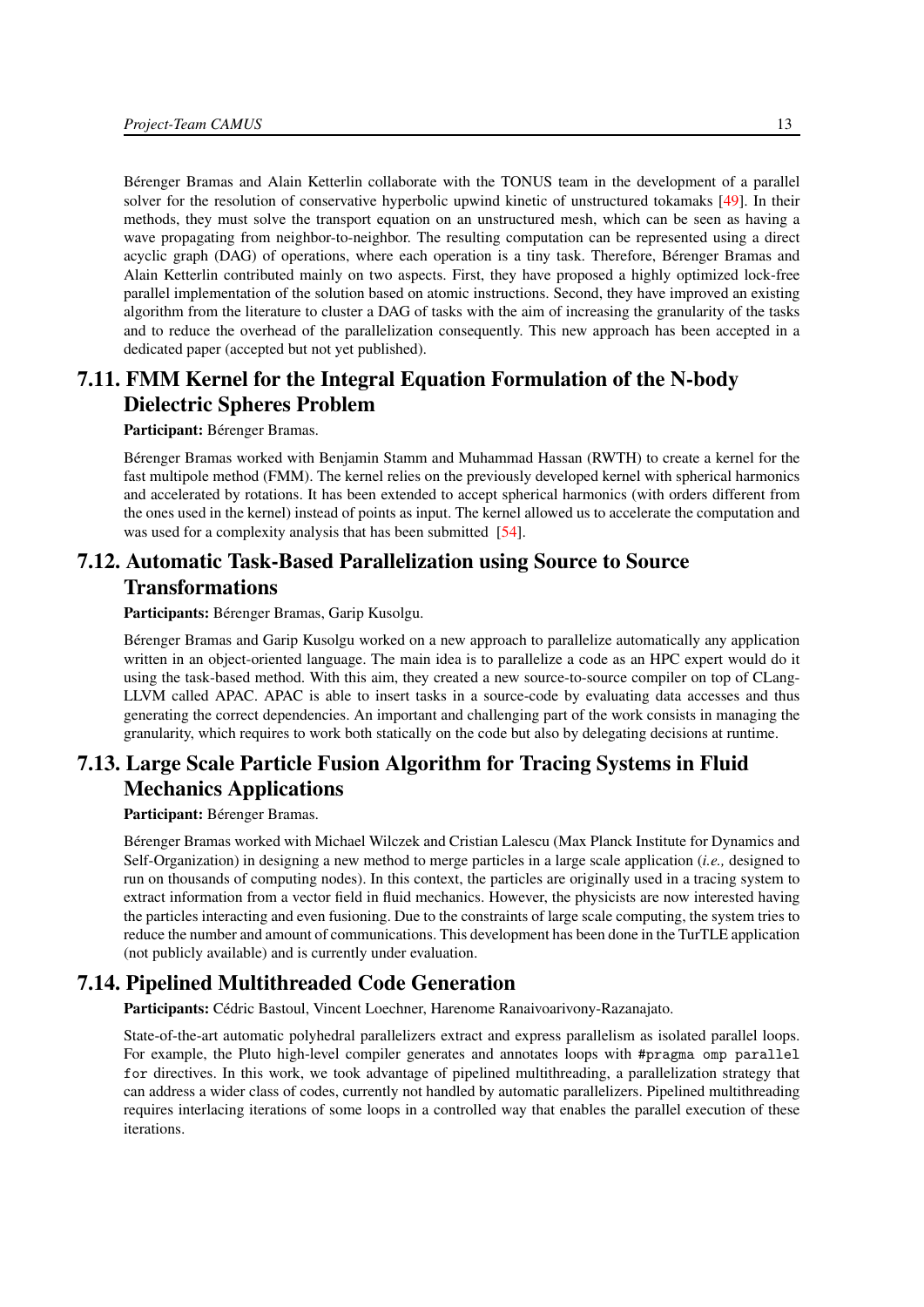This work has been accepted for presentation at the International Workshop on Polyhedral Compilation Techniques (IMPACT 2020), in conjunction with HiPEAC '20 (Jan. 2020, Bologna, Italy).

# 7.15. Raster Image Processing (RIP) Optimization

<span id="page-17-0"></span>Participants: Cédric Bastoul, Paul Godard, Vincent Loechner.

In the context of our collaboration with the Caldera company, we are interested in original challenges for the computer systems in charge of driving very wide printer farms and very fast digital presses.

We explored new approaches inspired by the high performance computing field to speedup the graphics processing (RIP) necessary to digital printing. To achieve this goal, we developed a distributed system which provides the adequate flexibility and performance by exploiting and optimizing both processing and synchronization techniques. Our architecture meets the specific constraints on generating streams for printing purpose. We performed an evaluation of our solution and provided experimental evidence of its great performance and viability. This work has been presented at the 2019 IEEE International Parallel and Distributed Processing Symposium Workshop (IPDPSW): PDSEC '19, in May 2019, Rio de Janeiro.

The second topic we worked on during this collaboration is an out-of-core and out-of-place rectangular matrix transposition and rotation algorithm. An originality of our processing algorithm is to rely on an optimized use of the page cache mechanism. It is parallel, optimized by several levels of tiling and independent of any disk block size. We evaluated our approach on four common storage configurations: HDD, hybrid HDD-SSD, SSD and software RAID 0 of several SSDs. We showed that it brings significant performance improvement over a hand-tuned optimized reference implementation developed by the Caldera company and we confront it against the roofline speed of a straight file copy. This work is under submission in the IEEE Transaction on Computers.

<span id="page-17-1"></span>Paul Godard has defended his PhD thesis on Dec. 16th, 2019.

## 7.16. Static Versus Dynamic Memory Allocation

Participant: Vincent Loechner.

Vincent Loechner and Toufik Baroudi (PhD student, Univ. Batna, Algeria) compared the performance of linear algebra kernels using different array allocation modes: as static declared arrays or as dynamically allocated arrays of pointers. They studied the possible reasons of the difference in performance of parallelized or sequential linear algebra kernels on two different architectures: an AMD (Magny-Cours) and an Intel Xeon (Haswell-EP). Static or dynamic memory allocation has an impact on performance in many cases. Both the processor architecture and the compiler can provoke significant and sometimes surprising variations in the number of cache misses and vectorization opportunities taken by the compiler.

This work has been accepted for presentation at the International Workshop on Polyhedral Compilation Techniques (IMPACT 2020), in conjunction with HiPEAC '20 (Jan. 2020, Bologna, Italy).

## 7.17. Automatic Adaptive Approximation for Stencil Computations

<span id="page-17-2"></span>Participants: Maxime Schmitt, Cédric Bastoul.

This work has been done in collaboration with Philippe Helluy (TONUS).

Approximate computing is necessary to meet deadlines in some compute-intensive applications like simulation. Building them requires a high level of expertise from the application designers as well as a significant development effort. Some application programming interfaces greatly facilitate their conception but they still heavily rely on the developer's domain-specific knowledge and require many modifications to successfully generate an approximate version of the program. In this work we designed new techniques to semiautomatically discover relevant approximate computing parameters. We believe that superior compiler-user interaction is the key to improved productivity. After pinpointing the region of interest to optimize, the developer is guided by the compiler in making the best implementation choices. Static analysis and runtime monitoring are used to infer approximation parameter values for the application. We evaluated these techniques on multiple application kernels that support approximation and show that with the help of our method, we achieve similar performance as non-assisted, hand-tuned version while requiring minimal intervention from the user.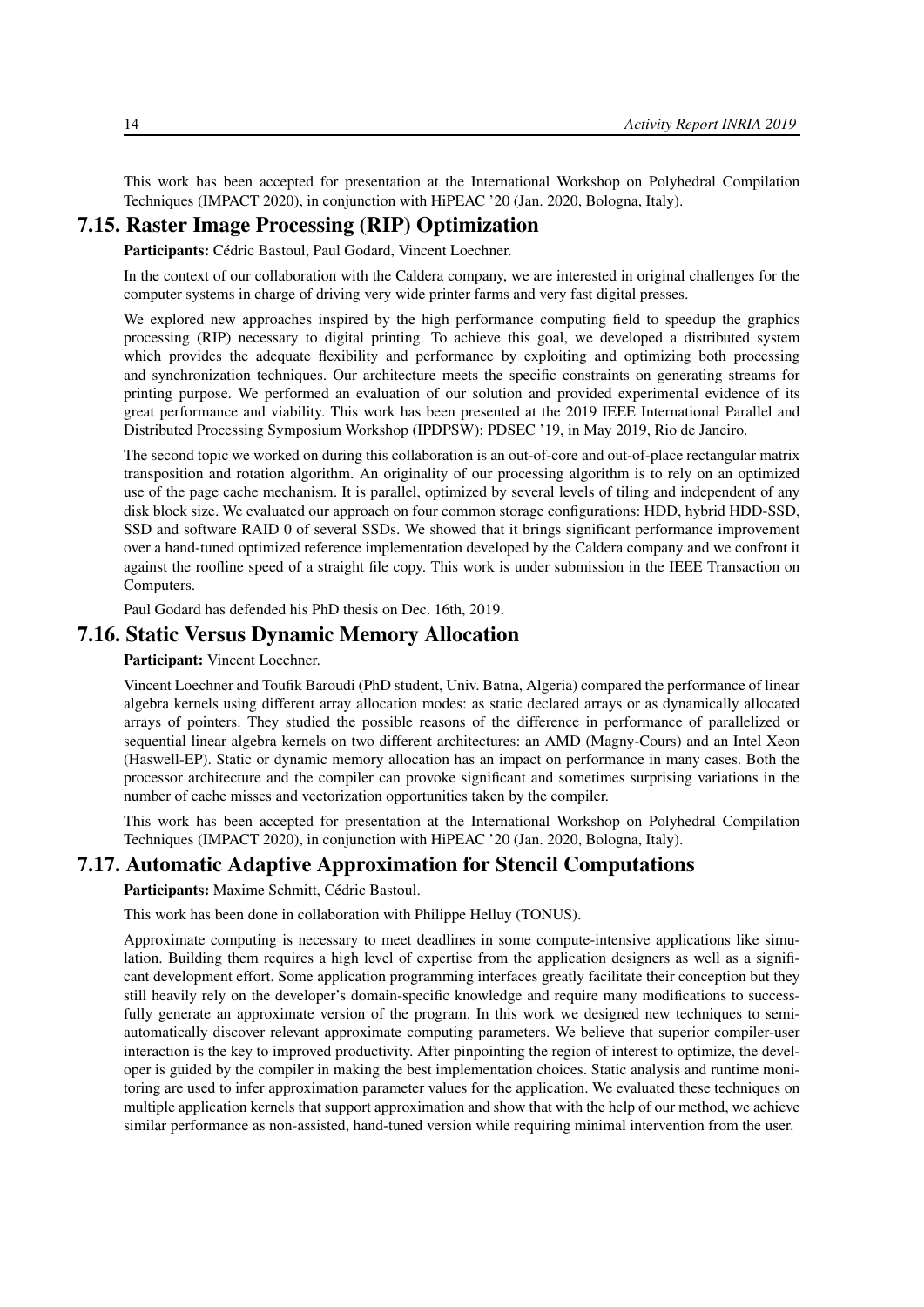These techiques and the underlying compiler infrastructure are a significant output of collaboration with the Inria Nancy - Grand Est team TONUS, specialized on applied mathematics (contact: Philippe Helluy), to bring models and techniques from this field to compilers. A paper presenting these extensions has been accepted to the CC international conference [\[18\]](#page-25-5).

<span id="page-18-0"></span>Maxime Schmitt has defended his PhD thesis on Sep. 30th, 2019 [\[8\]](#page-25-6).

# 8. Bilateral Contracts and Grants with Industry

# 8.1. Bilateral Contracts with Industry

#### *8.1.1. Caldera*

Participants: Cédric Bastoul, Vincent Loechner.

Duration : 2016 - 2019

Caldera [\(www.caldera.com\)](file:www.caldera.com) is a company specialized in software development for wide image processing. The goal of this collaboration is the development of a parallel and scalable image processing pipeline for industrial printing. The project started in September 2016 and it includes the industrial thesis (CIFRE) of Paul Godard, defended in Dec. 2019.

# <span id="page-18-1"></span>9. Partnerships and Cooperations

# <span id="page-18-2"></span>9.1. Regional Initiatives

#### *9.1.1. ADT SPETABARU-H*

<span id="page-18-3"></span>Participants: Bérenger Bramas, Vincent Loechner, Paul Cardosi.

Duration: 2019 - 2021

The SPETABARU task-based runtime system is now being developed in CAMUS. This tool is the first runtime system build on the tasks and dependencies paradigm that supports speculative execution. It is at the same time a robust runtime system that could be used for high-performance applications, and the central component to perform research in parallelization, speculation and scheduling.

The SPETABARU-H project started in November 2019 for 2 years aims in improving SPETABARU on several aspects:

- Implement a generic speculative execution model based on the team's research;
- Implement the mechanisms to make SPETABARU supporting GPUs (and heterogeneous computing nodes in general);
- Split the management of the workers and the management of the graph of tasks to allow multiple independent graphs to be used on a single node;
- Use SPETABARU in the Complexes++ application, which is a bio-physic software for protein simulation;
- <span id="page-18-4"></span>• Maintain and update the code to keep it modern and up to date.

#### *9.1.2. Idex Prim'Eau*

Participant: Jens Gustedt [contact].

In the framework of the Prim'Eau project of the University of Strasbourg, we study surface runoff for hydrological periods of several days. We use an efficient domain decomposition method that we apply to a real world example of Mutterbach (Moselle) with geological and flood data from the years 1920, 1940 and 2017. As the time and memory usage for these computations is important, we aim to parallelize them.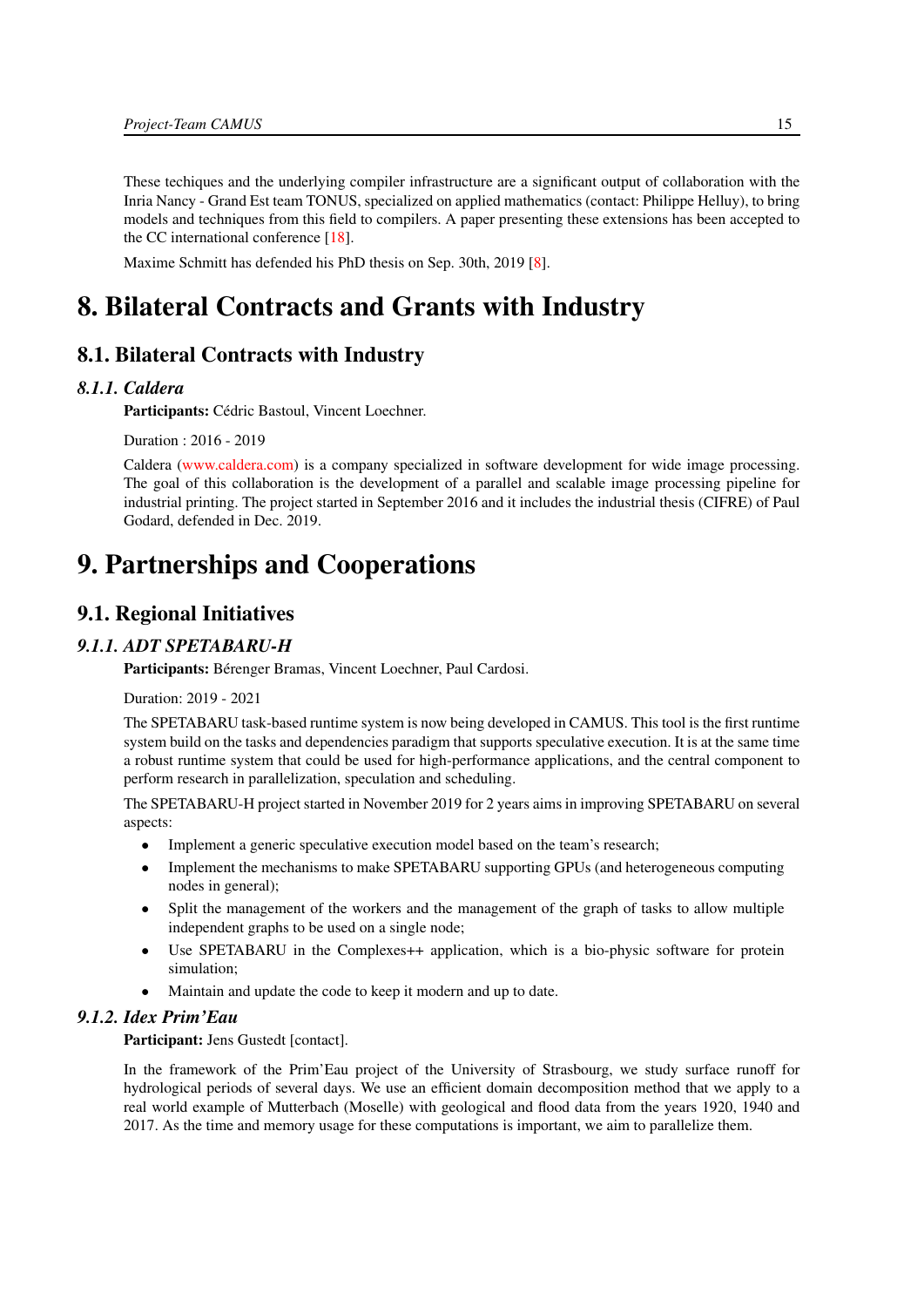# <span id="page-19-0"></span>9.2. National Initiatives

#### *9.2.1. ANR AJACS*

#### <span id="page-19-1"></span>Participant: Arthur Charguéraud.

The AJACS research project is funded by the programme "Société de l'information et de la communication" of the ANR, from October 2014, until March 2019 [http://ajacs.inria.fr/.](http://ajacs.inria.fr/)

The goal of the AJACS project is to provide strong security and privacy guarantees on the client side for web application scripts implemented in JavaScript, the most widely used language for the Web. The proposal is to prove correct analyses for JavaScript programs, in particular information flow analyses that guarantee no secret information is leaked to malicious parties. The definition of sub-languages of JavaScript, with certified compilation techniques targeting them, will allow us to derive more precise analyses. Another aspect of the proposal is the design and certification of security and privacy enforcement mechanisms for web applications, including the APIs used to program real-world applications. Arthur Charguéraud focuses on the description of a formal semantics for JavaScript, and the development of tools for interactively executing programs step-bystep according to the formal semantics.

Partners: team Celtique (Inria Rennes - Bretagne Atlantique), team Prosecco (Inria Paris), team Indes (Inria Sophia Antipolis - Méditerranée), and Imperial College (London).

#### *9.2.2. ANR Vocal*

<span id="page-19-2"></span>Participant: Arthur Charguéraud.

The Vocal research project is funded by the programme "Société de l'information et de la communication" of the ANR, from October 2015 until October 2020 [https://vocal.lri.fr/.](https://vocal.lri.fr/)

The goal of the Vocal project is to develop the first formally verified library of efficient general-purpose data structures and algorithms. It targets the OCaml programming language, which allows for fairly efficient code and offers a simple programming model that eases reasoning about programs. The library will be readily available to implementers of safety-critical OCaml programs, such as Coq, Astrée, or Frama-C. It will provide the essential building blocks needed to significantly decrease the cost of developing safe software. The project intends to combine the strengths of three verification tools, namely Coq, Why3, and CFML. It will use Coq to obtain a common mathematical foundation for program specifications, as well as to verify purely functional components. It will use Why3 to verify a broad range of imperative programs with a high degree of proof automation. Finally, it will use CFML for formal reasoning about effectful higher-order functions and data structures making use of pointers and sharing.

<span id="page-19-3"></span>Partners: team Gallium (Inria Paris), team DCS (Verimag), TrustInSoft, and OCamlPro.

# 9.3. European Initiatives

#### *9.3.1. Collaborations with Major European Organizations*

Benjamin Stamm and Muhammad Hassan: Université d'Aix-la-Chapelle RWTH, MATHCCES (Germany). An integral equation formulation of the N-body dielectricspheres problem.

Michael Wilczek and Cristian Lalescu: Max Planck Institute for Dynamics and Self-Organization (Germany). Pseudospectral direct numerical simulations (DNS) of the incompressible Navier-Stokes equations.

Juergen Koefinger: Max Planck Institute of Biophysics, Theoretical Biophysics (Germany). Monte-Carlo simulation for coarse grained protein models.

Pavel Kus: Czech Academy of Sciences, Institute of Mathematics (Tchequia). Direct solver for several matrices at a time.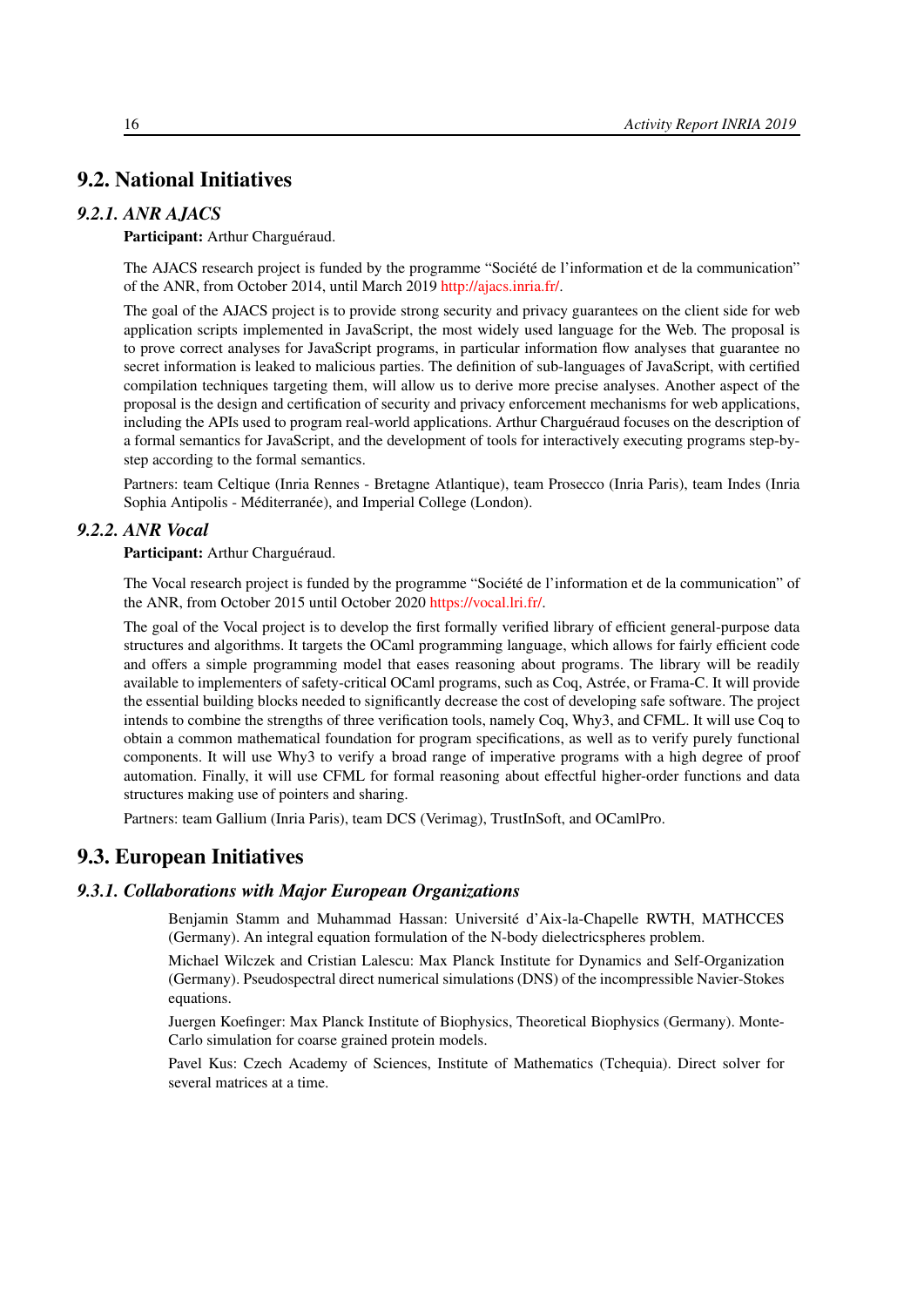# <span id="page-20-0"></span>9.4. International Initiatives

#### *9.4.1. Informal International Partners*

The CAMUS team has collaborated with the following entities in 2019:

- Reservoir Labs, New York, NY, USA (See subsection [7.3\)](#page-13-0)
- University of Batna, Algeria (See subsection [7.16\)](#page-17-1)
- Universidad Politécnica de Madrid, Spain (See subsection [7.4\)](#page-13-1)
- <span id="page-20-1"></span>• Barcelona Supercomputing Center, Barcelona, Spain (See subsection [7.5\)](#page-14-0)

## 9.5. International Research Visitors

#### *9.5.1. Visits of International Scientists*

*9.5.1.1. Internships*

Toufik Baroudi is a PhD student under the supervision of Rachid Seghir at the University of Batna (Algeria). He is co-advised by Vincent Loechner, and has been visiting our team as an intern for one year from Nov. 2018 to Nov. 2019, founded by the Algerian *Programme National Exceptionnel (PNE)*. His PhD defense is planned at the beginning of 2020.

Raquel Lazcano is a PhD student under the supervision of Eduardo Juárez Martínez at the University of Madrid. She is also co-advised by Philippe Clauss and has been visiting our team as an intern for three months, from February to April 2019. Her PhD defense is planned at the beginning of 2020.

# <span id="page-20-2"></span>10. Dissemination

# <span id="page-20-3"></span>10.1. Promoting Scientific Activities

#### <span id="page-20-4"></span>*10.1.1. Scientific Events: Organisation*

*10.1.1.1. Member of the Organizing Committees*

Philippe Clauss organized the Special Session on Compiler Architecture, Design and Optimization (CADO) of the 17th International Conference on High Performance Computing & Simulation (HPCS 2019), July 2019, Dublin, Ireland.

Philippe Clauss will organize the 10th edition of the International Workshop on Polyhedral Compilation Techniques, held in conjunction with HiPEAC 2020, January 22, 2020, Bologna, Italy.

Cédric Bastoul co-organized HIP3ES 2019 (International Workshop on High Performance Energy Efficient Embedded Systems), in conjunction with the international conference HiPEAC 2019.

<span id="page-20-5"></span>Arthur Charguéraud co-organized the summer school École des Jeunes Chercheurs en Programmation (EJCP), June 2019, Strasbourg, France.

#### *10.1.2. Scientific Events: Selection*

*10.1.2.1. Member of the Conference Program Committees*

<span id="page-20-6"></span>Vincent Loechner has been member of the program committees of HIP3ES 2019, PDP 2020, IMPACT 2020. Philippe Clauss has been part of the program committees of: CC 2020 (ACM SIGPLAN International Conference on Compiler Construction); ICPP 2020 (49th International Conference on Parallel Processing); IPDRM 2019 (Third Annual Workshop on Emerging Parallel and Distributed Runtime Systems and Middleware, held in conjunction with the International Conference for High Performance Computing, Networking, Storage and Analysis, SC 19).

Arthur Charguéraud has been member of the program committees of ITP 2019, POPL 2020, OOPSLA 2019.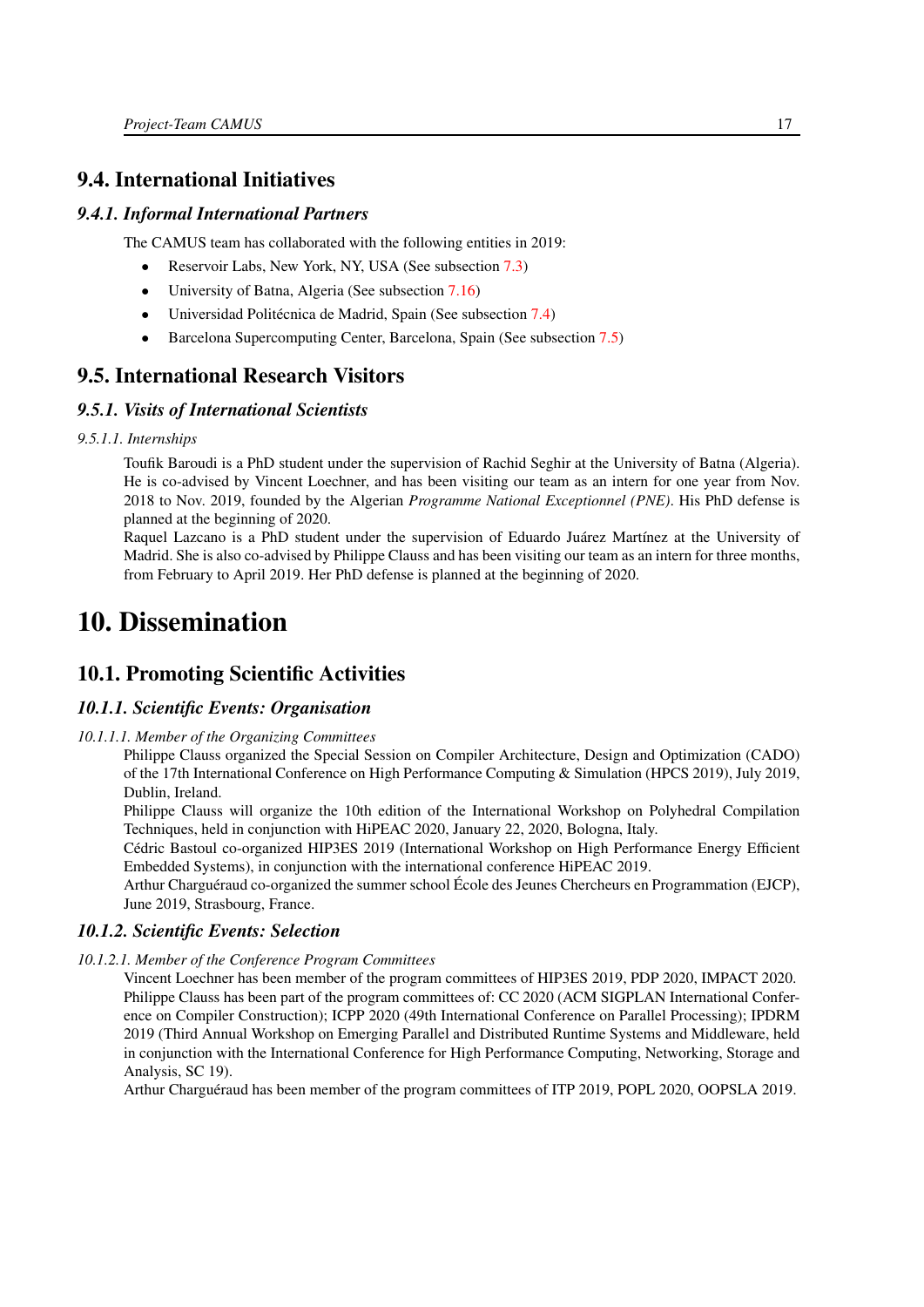Cédric Bastoul has been part of the program committee of HiPC 2019 (IEEE International Conference on High Performance Computing, Data and Analytics), HIP3ES 2019 (International Workshop on High Performance Energy Efficient Embedded Systems), IMPACT 2019 (International Workshop on Polyhedral Compilation Techniques), CADO 2019 (Special Session on Compiler Architecture, Design and Optimization of the 17th International Conference on High Performance Computing & Simulation - HPCS 2019).

#### *10.1.2.2. Reviewer*

<span id="page-21-1"></span><span id="page-21-0"></span>Bérenger Bramas has been a reviewer for COMPAS 2019 and PDP 2020. Arthur Charguéraud has been a reviewer for FOSSACS 2020 and ESOP 2020.

#### *10.1.3. Journal*

#### *10.1.3.1. Member of the Editorial Boards*

<span id="page-21-2"></span>Since October 2001, J. Gustedt is the Editor-in-Chief of the journal *Discrete Mathematics and Theoretical Computer Science* [\(DMTCS\)](http://dmtcs.episciences.org/).

#### *10.1.3.2. Reviewer - Reviewing Activities*

<span id="page-21-3"></span>Bérenger Bramas has been a reviewer for the following journals: Journal of Parallel Computing (Elsevier), Journal of Parallel and Distributed Computing (Elsevier), Journal of Computer Science and Technology (Springer), Parallel Processing Letters (World Scientific), Software: Practice and Experience (Wiley). Philippe Clauss has been a reviewer for the Journal of Software: Practice and Experience (Wiley).

#### *10.1.4. Invited Talks*

<span id="page-21-5"></span><span id="page-21-4"></span>Cédric Bastoul delivered the invited talk "Loop Optimization: A Matter of Art and Science" at the Huawei Symposium on Foundations of Software 2019.

#### *10.1.5. Scientific Expertise*

#### *10.1.5.1. Standardization*

<span id="page-21-6"></span>Since Nov. 2014, Jens Gustedt has been a member of the ISO working group SC22-WG14 for the standardization of the C programming language and serves as a co-editor of the standards document, see [\[46\]](#page-27-0), [\[47\]](#page-27-1), [\[40\]](#page-27-2), [\[33\]](#page-27-3). He participates actively in the clarification report processing, the planning of future versions of the standard and in a subgroup that discusses the improvement of the C memory model, see [\[45\]](#page-27-4), [\[35\]](#page-27-5), [\[48\]](#page-28-8).

He was one of the main forces behind the elaboration of C17, the new version of the C standard that has been published by ISO in 2018 [\[51\]](#page-28-9) and contributes to the future standard "C2x" in various ways. In particular he proposed the removal of the so-called K&R definitions [\[27\]](#page-26-2), the reform of sign representation [\[25\]](#page-26-3), [\[26\]](#page-26-4), maximum width integers [\[44\]](#page-27-6), keywords [\[31\]](#page-26-5), [\[41\]](#page-27-7), [\[36\]](#page-27-8), [\[36\]](#page-27-8), null pointer constants [\[34\]](#page-27-9), timing interfaces [\[37\]](#page-27-10), [\[30\]](#page-26-6), [\[30\]](#page-26-6), atomicity and synchronization [\[42\]](#page-27-11), [\[32\]](#page-27-12), [\[39\]](#page-27-13), and function error conventions [\[28\]](#page-26-7). Most of these are either integrated in the latest draft or have been adopted subject to reformulations and adaptations.

#### *10.1.5.2. Expertise*

<span id="page-21-7"></span>Philippe Clauss has been a reviewer for a promotion case to Full Professor in a US University.

Cédric Bastoul has been an expert for the French research ministry and the French finance ministry for the research tax credit programme.

#### *10.1.6. Research Administration*

<span id="page-21-8"></span>Cédric Bastoul, Philippe Clauss and Vincent Loechner are members of the *Comité d'Experts (section 27, informatique)* of the Université de Strasbourg, providing their scientific and teaching expertise to the university and to the academy. In particular, this committee is involved in the recruitment of researchers and teachers in computer science. Philippe Clauss has been the Vice President of the committee since April 2019.

Jens Gustedt is the head of the ICPS team for the ICube lab, and in that function a member of the board of directors of the lab. He is also a member of the local recruitment committee for PhD students and postdocs of Inria Center Nancy — Grand Est.

Philippe Clauss and Cédric Bastoul are members of the *Collegium Sciences* of the University of Strasbourg, which is a group of representative scientists providing advice regarding the funding of projects.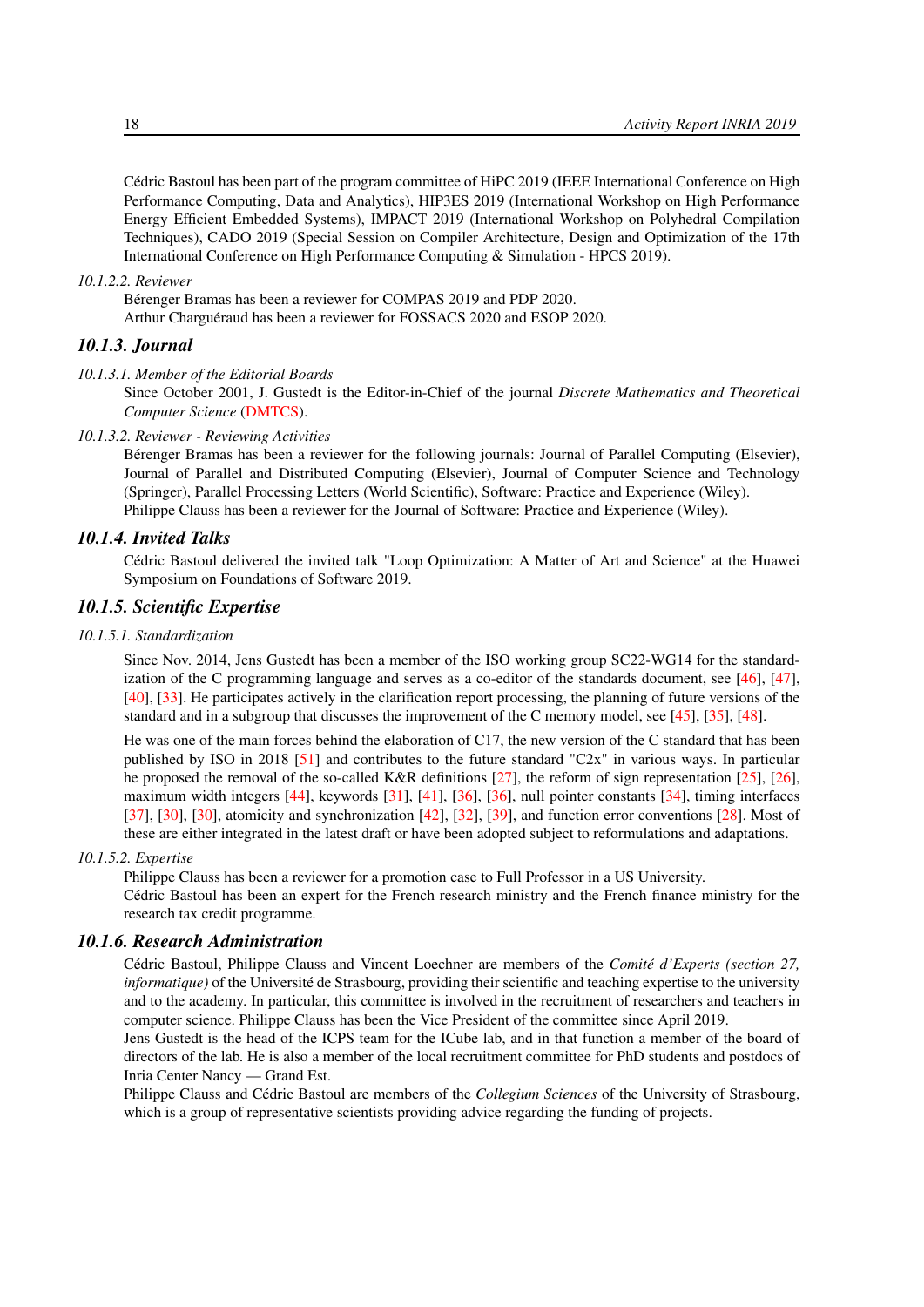<span id="page-22-0"></span>Philippe Clauss is a member of the *Bureau du Comité des Projets* of the Inria Center Nancy — Grand Est. This group of scientists provides scientific expertise to the Director of the Center.

### 10.2. Teaching - Supervision - Juries

#### <span id="page-22-1"></span>*10.2.1. Teaching*

Master: Bérenger Bramas, Compilation and Performance, 39h, M2, Université de Strasbourg, France

Master: Bérenger Bramas, Compilation, 30h, M1, Université de Strasbourg, France

Licence: Vincent Loechner, responsable pédagogique de la licence professionnelle ASSR-ARS, L3, Université de Strasbourg, France

Licence: Vincent Loechner, algorithmique et programmation, 168h, L1, Université de Strasbourg, France

Licence: Vincent Loechner, administration système et internet, 45h, L3, Université de Strasbourg, France

Licence: Vincent Loechner, programmation parallèle, 23h, L3, Université de Strasbourg, France

Master: Vincent Loechner, programmation temps réel, 10h, M2, Université de Strasbourg, France

Master: Vincent Loechner, calcul parallèle, 20h, 3ième année école d'ingénieur (TPS), Université de Strasbourg, France

Licence: Philippe Clauss, Computer architecture, 18h, L2, Université de Strasbourg, France

Licence: Philippe Clauss, Bases of computer architecture, 22h, L1, Université de Strasbourg, France

Master: Philippe Clauss, Compilation, 84h, M1, Université de Strasbourg, France

Master: Philippe Clauss, Real-time programming and system, 37h, M1, Université de Strasbourg, France

Master: Philippe Clauss, Code optimization and transformation, 31h, M1, Université de Strasbourg, France

Licence (Math-Info): Alain Ketterlin, Algorithmique et programmation, L1, 96h, Université de Strasbourg, France

Licence (Math-Info): Alain Ketterlin, Architecture des systèmes d'exploitation, L3, 38h, Université de Strasbourg, France

Licence (Math-Info): Alain Ketterlin, Programmation système, L2, 40h, Université de Strasbourg, France

Master (Informatique): Alain Ketterlin, Preuves assistées par ordinateur, 18h, Université de Strasbourg, France

Licence: Éric Violard, Modèles de Calcul, 29h, L1, Université de Strasbourg, France

Licence: Éric Violard, Programmation fonctionnelle, 162h, L1, Université de Strasbourg, France

Licence: Éric Violard, Bases de l'architecture informatique, 62h, L1, Université de Strasbourg, France

Licence: Éric Violard, Architecture des ordinateurs, 45h, L2, Université de Strasbourg, France

Licence: Éric Violard, Systèmes concurrents, 9h, L3, Université de Strasbourg, France

Licence: Cédric Bastoul, Computer architecture, 78h, L1, Université de Strasbourg, France, and 25h, L1, UFAZ Azerbaijani-French University, Azerbaijan

Licence: Cédric Bastoul, Parallel programming, 20h, L3, Université de Strasbourg, France, and 25h, L3, UFAZ Azerbaijani-French University, Azerbaijan

Master: Cédric Bastoul, Compiler Design, 48h, M1, Université de Strasbourg, France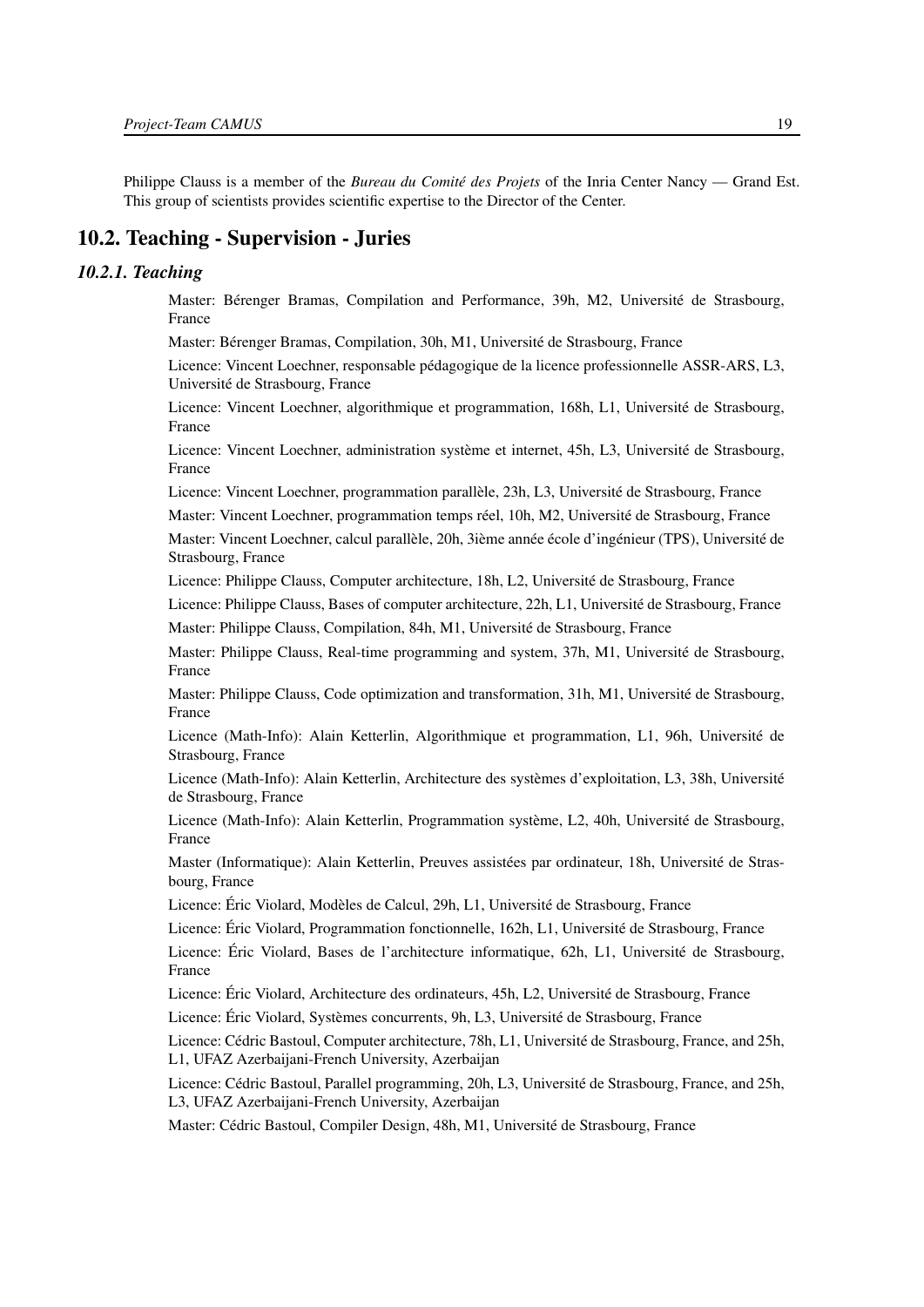Master: Cédric Bastoul, Project Management, 16h, M1, Université de Strasbourg, France

<span id="page-23-0"></span>Master: Cédric Bastoul, Introduction to Research, 3h, L2+M1, Université de Strasbourg, France

#### *10.2.2. Supervision*

PhD: Armaël Géneau, *Formal verification of complexity analyses*, co-advised by Arthur Charguéraud and François Pottier, defended on December 16th, 2019.

PhD: Paul Godard, *Parallélisation et passage à l'échelle durable d'une chaîne de traitement graphique pour l'impression professionnelle*, Université de Strasbourg, Dec. 16, 2019. Cédric Bastoul and Vincent Loechner.

PhD: Maxime Schmitt, *Génération automatique de codes adaptatifs*, Université de Strasbourg, Sept. 30, 2019. Cédric Bastoul and Philippe Helluy.

PhD: Daniel Salas, *Parallélisation hybride d'une application de détection de noyaux cellulaires*, Université de Strasbourg, Sept. 10, 2019. Jens Gustedt.

PhD in progress: Harenome Ranaivoarivony-Razanajato, *Hierarchical Parallelization and Optimization*, Oct. 2016, Cédric Bastoul and Vincent Loechner.

PhD in progress: Salwa Kobeissi, *Dynamic parallelization of recursive functions by transformation into loops*, since Sept. 2017, Philippe Clauss.

#### *10.2.3. Juries*

<span id="page-23-1"></span>Philippe Clauss participated in the following PhD committees in 2019:

| Date    | <b>Candidate</b>    | <b>Place</b>              | ' Role    |
|---------|---------------------|---------------------------|-----------|
| Jan. 28 | Hugo Brunie         | Université de Bordeaux    | Reviewer  |
| Oct. 25 | Ksander EJJAAOUANI  | Université de Strasbourg  | President |
| Dec.9   | Arif Ali            | Université de Rennes      | Examiner  |
|         | <b>ANAPPARAKKAL</b> |                           |           |
| Dec. 19 | Hang YU             | Université Grenoble Alpes | Reviewer  |

Cédric Bastoul participated in the following PhD committees in 2019:

| Date           | Candidate      | <b>Place</b>                      | Role     |
|----------------|----------------|-----------------------------------|----------|
| Mar. 29        | Pierre Huchant | Université de Bordeaux            | Reviewer |
| <b>Jun. 21</b> | Chandan Reddv  | Ecole Normale Supérieure Reviewer |          |

# 10.3. Popularization

<span id="page-23-2"></span>• A. Charguéraud is a co-organizer of the *Concours Castor informatique*. The purpose of the Concours Castor in to introduce pupils (from *CM1* to *Terminale*) to computer sciences. More than 700,000 teenagers played with the interactive exercises in November 2019. More information on: [http://](http://castor-informatique.fr/) [castor-informatique.fr/.](http://castor-informatique.fr/)

#### *10.3.1. Articles and contents*

- <span id="page-23-3"></span>• Jens Gustedt authored the book *Modern C* [\[24\]](#page-26-8), which since the first publication of an online draft in 2016 has become one of the major references for the C programming language.
- Jens Gustedt is blogging about efficient programming, in particular about the [C programming](http://gustedt.wordpress.com/) [language.](http://gustedt.wordpress.com/) He also is an active member of the [stackoverflow community,](http://stackoverflow.com/questions/tagged/c) a technical Q&A site for programming and related subjects.

#### *10.3.2. Education*

<span id="page-23-4"></span>• Cédric Bastoul participated in the training of high school teachers involved in the forthcoming optional Computer Science course for high school students. Specifically, he produced lectures and materials to teach Computer Architecture to high school students.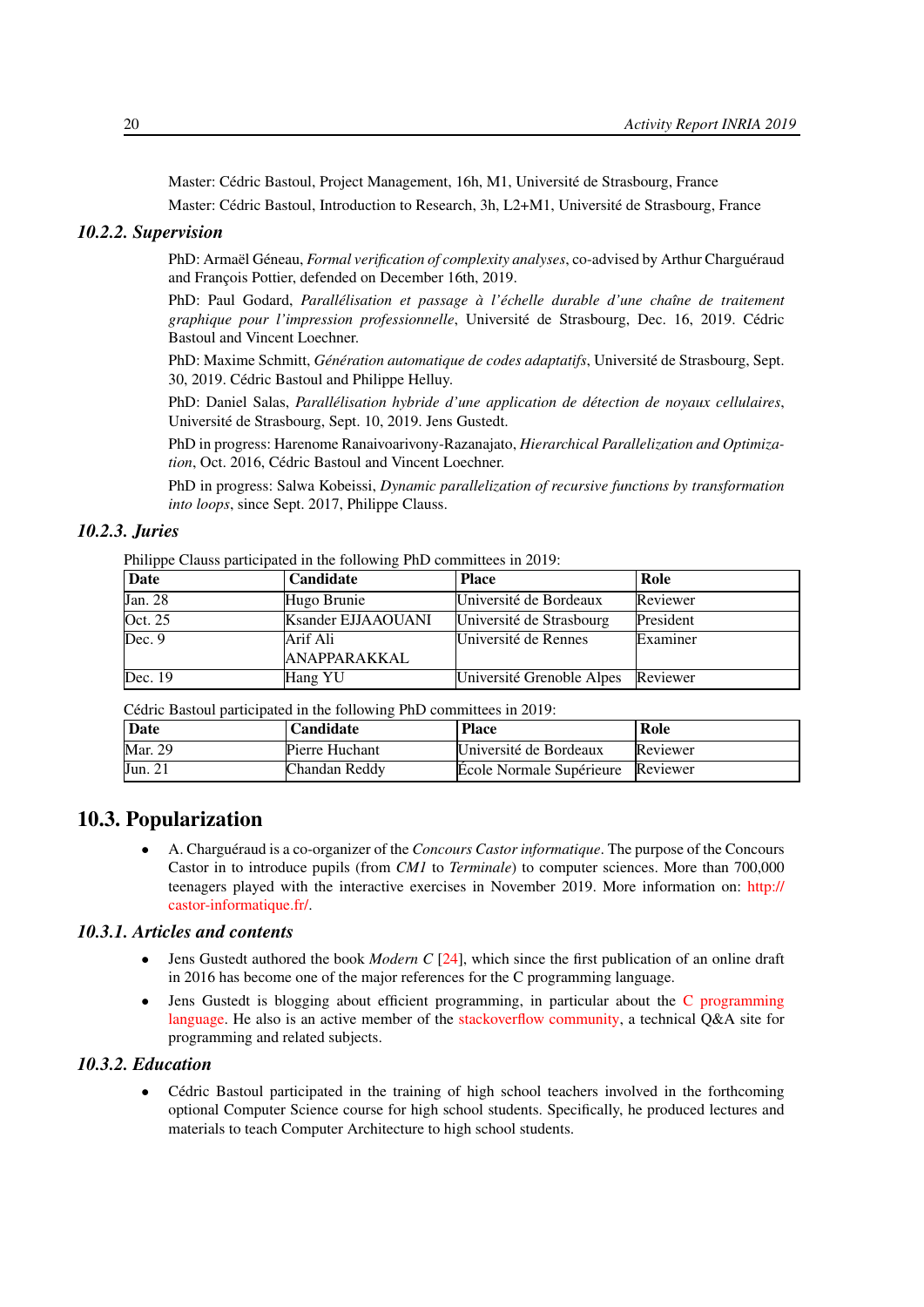#### *10.3.3. Interventions*

- <span id="page-24-0"></span>• Vincent Loechner has been organizing a hub for the Google Hashcode programming contest (online qualification round) at Université de Strasbourg in Feb. 2019. More than 30 students and colleagues were hosted in the university classrooms to participate to this event.
- Cédric Bastoul delivered a presentation on program optimization at "Journée des licences" ("Bachelor Day") in June 2019.

#### *10.3.4. Internal action*

<span id="page-24-1"></span>• Bérenger Bramas, Jens Gustedt and other members of the scientific computing group (*axe transverse calcul scientifique*) organized two software corners at the ICube laboratory. A software corner is a meeting where researchers exchange about programming best practices, existing and upcoming tools, and their own experiences.

# <span id="page-24-2"></span>11. Bibliography

# Major publications by the team in recent years

- [1] P. CLAUSS, E. ALTINTAS, M. KUHN. *Automatic Collapsing of Non-Rectangular Loops*, in "Parallel and Distributed Processing Symposium (IPDPS), 2017", Orlando, United States, IEEE International, May 2017, pp. 778 - 787 [*DOI :* 10.1109/IPDPS.2017.34], <https://hal.inria.fr/hal-01581081>
- <span id="page-24-4"></span>[2] P.-N. CLAUSS, J. GUSTEDT. *Iterative Computations with Ordered Read-Write Locks*, in "Journal of Parallel and Distributed Computing", 2010, vol. 70, no 5, pp. 496–504 [*DOI :* 10.1016/J.JPDC.2009.09.002], [https://](https://hal.inria.fr/inria-00330024) [hal.inria.fr/inria-00330024](https://hal.inria.fr/inria-00330024)
- <span id="page-24-3"></span>[3] A. KETTERLIN, P. CLAUSS. *Prediction and trace compression of data access addresses through nested loop recognition*, in "6th annual IEEE/ACM international symposium on Code generation and optimization", Boston, USA, ACM, April 2008, pp. 94-103, <http://dx.doi.org/10.1145/1356058.1356071>
- [4] A. KETTERLIN, P. CLAUSS. *Profiling Data-Dependence to Assist Parallelization: Framework, Scope, and Optimization*, in "MICRO-45, The 45th Annual IEEE/ACM International Symposium on Microarchitecture", Vancouver, Canada, December 2012, <https://hal.inria.fr/hal-00780782>
- [5] J. M. MARTINEZ CAAMANO, M. SELVA, P. CLAUSS, A. BALOIAN, W. WOLFF. *Full runtime polyhedral optimizing loop transformations with the generation, instantiation, and scheduling of code-bones*, in "Concurrency and Computation: Practice and Experience", June 2017, vol. 29, n<sup>o</sup> 15 [*DOI* : 10.1002/CPE.4192], <https://hal.inria.fr/hal-01581093>
- [6] A. SUKUMARAN-RAJAM, P. CLAUSS. *The Polyhedral Model of Nonlinear Loops*, in "ACM Transactions on Architecture and Code Optimization", January 2016, vol. 12, n<sup>o</sup> 4 [*DOI* : 10.1145/2838734], [https://hal.](https://hal.inria.fr/hal-01244464) [inria.fr/hal-01244464](https://hal.inria.fr/hal-01244464)

# Publications of the year

## Doctoral Dissertations and Habilitation Theses

<span id="page-24-5"></span>[7] D. SALAS. *Hybrid parallellization of a cell nuclei detection application*, Université de Strasbourg, September 2019, <https://tel.archives-ouvertes.fr/tel-02384725>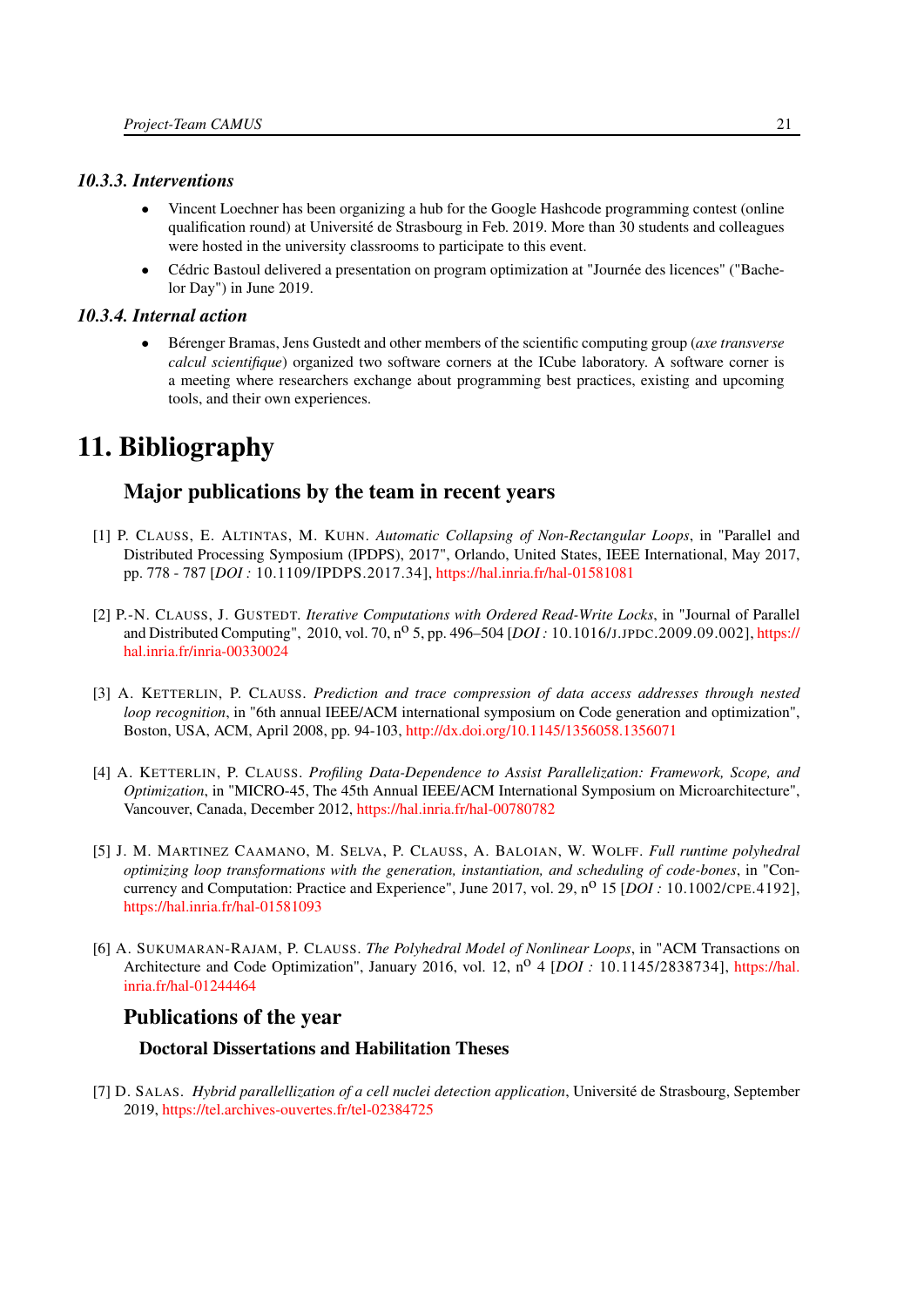<span id="page-25-6"></span>[8] M. SCHMITT. *Automatic Generation of Adaptive Codes*, Université de Strasbourg, September 2019, [https://](https://hal.inria.fr/tel-02327764) [hal.inria.fr/tel-02327764](https://hal.inria.fr/tel-02327764)

#### Articles in International Peer-Reviewed Journals

- <span id="page-25-4"></span>[9] B. BRAMAS. *Impact study of data locality on task-based applications through the Heteroprio scheduler*, in "PeerJ Computer Science", May 2019 [*DOI :* 10.7717/PEERJ-CS.190], <https://hal.inria.fr/hal-02120736>
- [10] B. BRAMAS. *Increasing the degree of parallelism using speculative execution in task-based runtime systems*, in "PeerJ Computer Science", 2019, vol. 5, e183 p. [*DOI :* 10.7717/PEERJ-CS.183], [https://hal.inria.fr/hal-](https://hal.inria.fr/hal-02070576)[02070576](https://hal.inria.fr/hal-02070576)
- [11] B. BRAMAS, A. KETTERLIN. *Improving parallel executions by increasing task granularity in taskbased runtime systems using acyclic DAG clustering*, in "PeerJ Computer Science", January 2020 [*DOI :* 10.7717/PEERJ-CS.247], <https://hal.inria.fr/hal-02436826>
- [12] A. CHARGUÉRAUD, F. POTTIER. *Verifying the Correctness and Amortized Complexity of a Union-Find Implementation in Separation Logic with Time Credits*, in "Journal of Automated Reasoning", March 2019, vol. 62, n<sup>o</sup> 3, pp. 331–365 [*DOI* : 10.1007/s10817-017-9431-7], <https://hal.inria.fr/hal-01652785>

#### Invited Conferences

[13] B. BRAMAS. *SPETABARU: A Task-based Runtime System with Speculative Execution Capability*, in "SIAM CSE 2019 - SIAM Conference on Computational Science and Engineering", Spokane, United States, February 2019, <https://hal.inria.fr/hal-02050190>

#### International Conferences with Proceedings

- <span id="page-25-1"></span>[14] U. A. ACAR, V. AKSENOV, A. CHARGUÉRAUD, M. RAINEY. *Provably and Practically Efficient Granularity Control*, in "PPoPP 2019 - Principles and Practice of Parallel Programming", Washington DC, United States, February 2019 [*DOI :* 10.1145/3293883.3295725], <https://hal.inria.fr/hal-01973285>
- <span id="page-25-3"></span>[15] A. CHARGUÉRAUD, J.-C. FILLIÂTRE, C. LOURENÇO, M. PEREIRA. *GOSPEL -Providing OCaml with a Formal Specification Language*, in "FM 2019 - 23rd International Symposium on Formal Methods", Porto, Portugal, October 2019, <https://hal.inria.fr/hal-02157484>
- <span id="page-25-0"></span>[16] J. GUSTEDT, M. MOGÉ. *Memory access classification for vertical task parallelism*, in "PDP 2019 - 27th Euromicro International Conference on Parallel, Distributed and Network-Based Processing", Pavia, Italy, IEEE, February 2019, <https://hal.inria.fr/hal-02046105>
- <span id="page-25-2"></span>[17] A. GUÉNEAU, J.-H. JOURDAN, A. CHARGUÉRAUD, F. POTTIER. *Formal Proof and Analysis of an Incremental Cycle Detection Algorithm : (extended version)*, in "Interactive Theorem Proving", Portland, United States, J. HARRISON, J. O'LEARY, A. TOLMACH (editors), Schloss Dagstuhl–Leibniz-Zentrum fuer Informatik, September 2019, n<sup>o</sup> 141, <https://hal.inria.fr/hal-02167236>
- <span id="page-25-5"></span>[18] M. SCHMITT, P. HELLUY, C. BASTOUL. *Automatic adaptive approximation for stencil computations*, in "CC 2019 - 28th International Conference on Compiler Construction", Washington, United States, ACM Press, February 2019, pp. 170-181 [*DOI :* 10.1145/3302516.3307348], <https://hal.inria.fr/hal-02072737>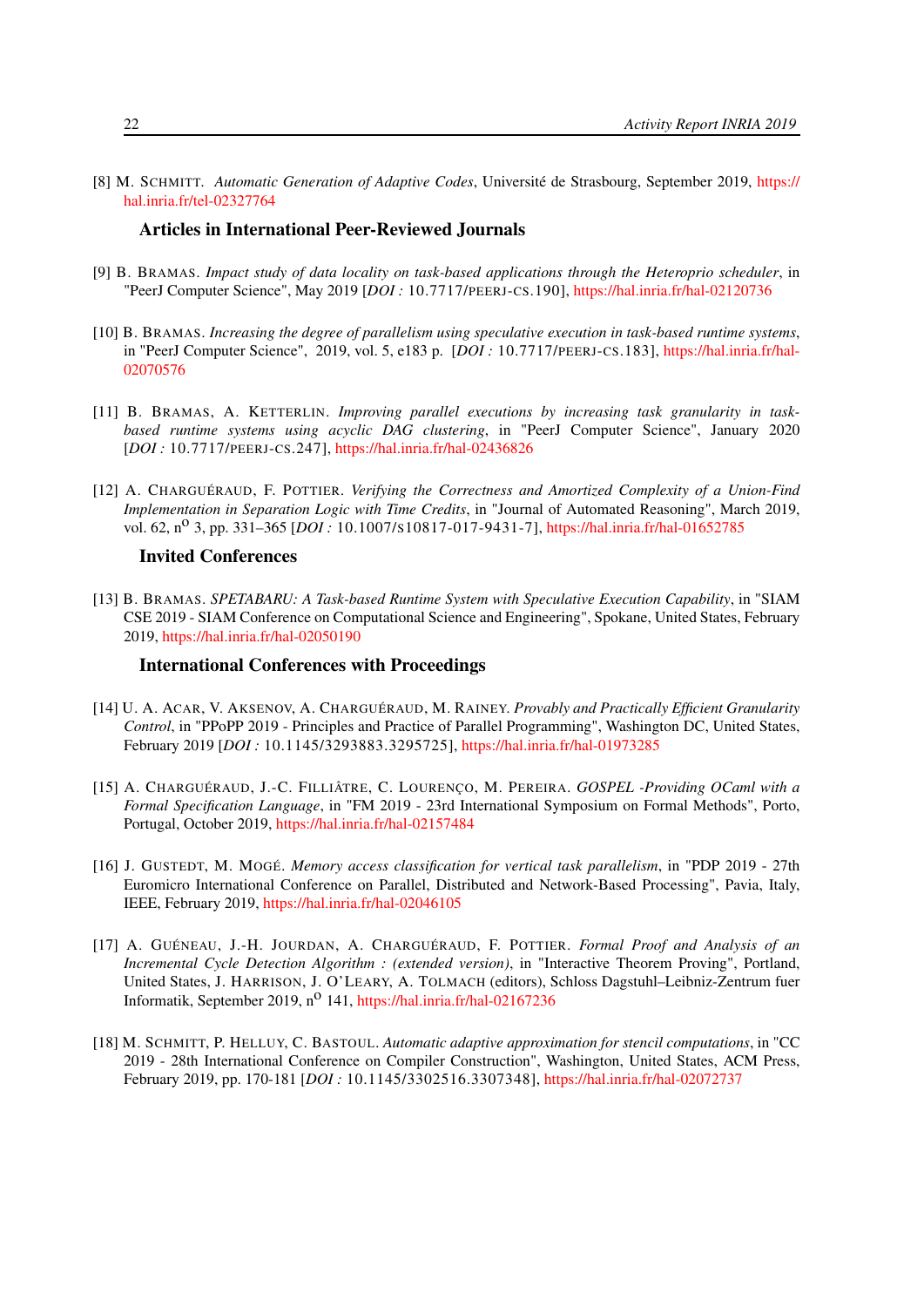#### Conferences without Proceedings

- [19] P. GODARD. *Échanges non bloquants de données ordonnées entre producteurs multiples et consommateur unique*, in "COMPAS'2019", Anglet, France, June 2019, <https://hal.archives-ouvertes.fr/hal-02381769>
- [20] P. GODARD, V. LOECHNER, C. BASTOUL, F. SOULIER, G. MULLER. *A Flexible and Distributed Runtime System for High-Throughput Constrained Data Streams Generation*, in "IPDPSW 2019 - IEEE International Symposium on Parallel and Distributed Processing, Workshops and Phd Forum", Rio de Janeiro, Brazil, IEEE, May 2019, pp. 718-728 [*DOI :* 10.1109/IPDPSW.2019.00120], [https://hal.archives-ouvertes.fr/hal-](https://hal.archives-ouvertes.fr/hal-02381750)[02381750](https://hal.archives-ouvertes.fr/hal-02381750)
- <span id="page-26-1"></span>[21] S. HARIRI, S. WEILL, J. GUSTEDT, I. CHARPENTIER. *Pairing GIS and distributed hydrological models using Matlab 2*, in "CAJG - 2nd Conference of the Arabian Journal of Geosiences", Sousse, Tunisia, November 2019, <https://hal.archives-ouvertes.fr/hal-02333260>
- <span id="page-26-0"></span>[22] S. KOBEISSI, P. CLAUSS. *The Polyhedral Model Beyond Loops Recursion Optimization and Parallelization Through Polyhedral Modeling*, in "IMPACT 2019 - 9th International Workshop on Polyhedral Compilation Techniques, In conjunction with HiPEAC 2019", Valencia, Spain, January 2019, [https://hal.inria.fr/hal-](https://hal.inria.fr/hal-02059558)[02059558](https://hal.inria.fr/hal-02059558)
- [23] B. MEISTER, P. CLAUSS. *Uniform Random Sampling in Polyhedra*, in "10th International Workshop on Polyhedral Compilation Techniques", Bologna, Italy, January 2020, <https://hal.inria.fr/hal-02425752>

#### Scientific Books (or Scientific Book chapters)

<span id="page-26-8"></span>[24] J. GUSTEDT. *Modern C*, Manning, November 2019, <https://hal.inria.fr/hal-02383654>

#### Research Reports

- <span id="page-26-3"></span>[25] J.-F. BASTIEN, J. GUSTEDT. *Moving to two's complement sign representation*, ISO JCT1/SC22/WG14, January 2019,  $n^O$  N2330, <https://hal.inria.fr/hal-02046444>
- <span id="page-26-4"></span>[26] J.-F. BASTIEN, J. GUSTEDT. *Two's complement sign representation for C2x*, ISO JCT1/SC22/WG14, August 2019, N2412 p. , <https://hal.inria.fr/hal-02311453>
- <span id="page-26-2"></span>[27] L. G. BJØNNES, J. GUSTEDT. *Remove support for function definitions with identifier lists*, ISO JCT1/SC22/WG14, September 2019, n<sup>o</sup> N2432, <https://hal.inria.fr/hal-02311466>
- <span id="page-26-7"></span>[28] N. DOUGLAS, J. GUSTEDT. *Function failure annotation*, ISO JCT1/SC22/WG14, September 2019, no N2429, <https://hal.inria.fr/hal-02311462>
- [29] J. GUSTEDT. *Add an interface to query resolution of time bases : Proposal for C2x*, ISO JTC1/SC22/WG14, November 2019, n<sup>o</sup> N2459, <https://hal.inria.fr/hal-02378605>
- <span id="page-26-6"></span>[30] J. GUSTEDT. *Add new optional time bases v3 Proposal for C2x*, ISO JCT1/SC22/WG14, November 2019, no N2460, <https://hal.inria.fr/hal-02378645>
- <span id="page-26-5"></span>[31] J. GUSTEDT. *Align spelling of keywords with C++ and make them feature tests proposal for C2x*, ISO JCT1/SC22/WG14, April 2019,  $n^{\circ}$  n2368, <https://hal.inria.fr/hal-02089925>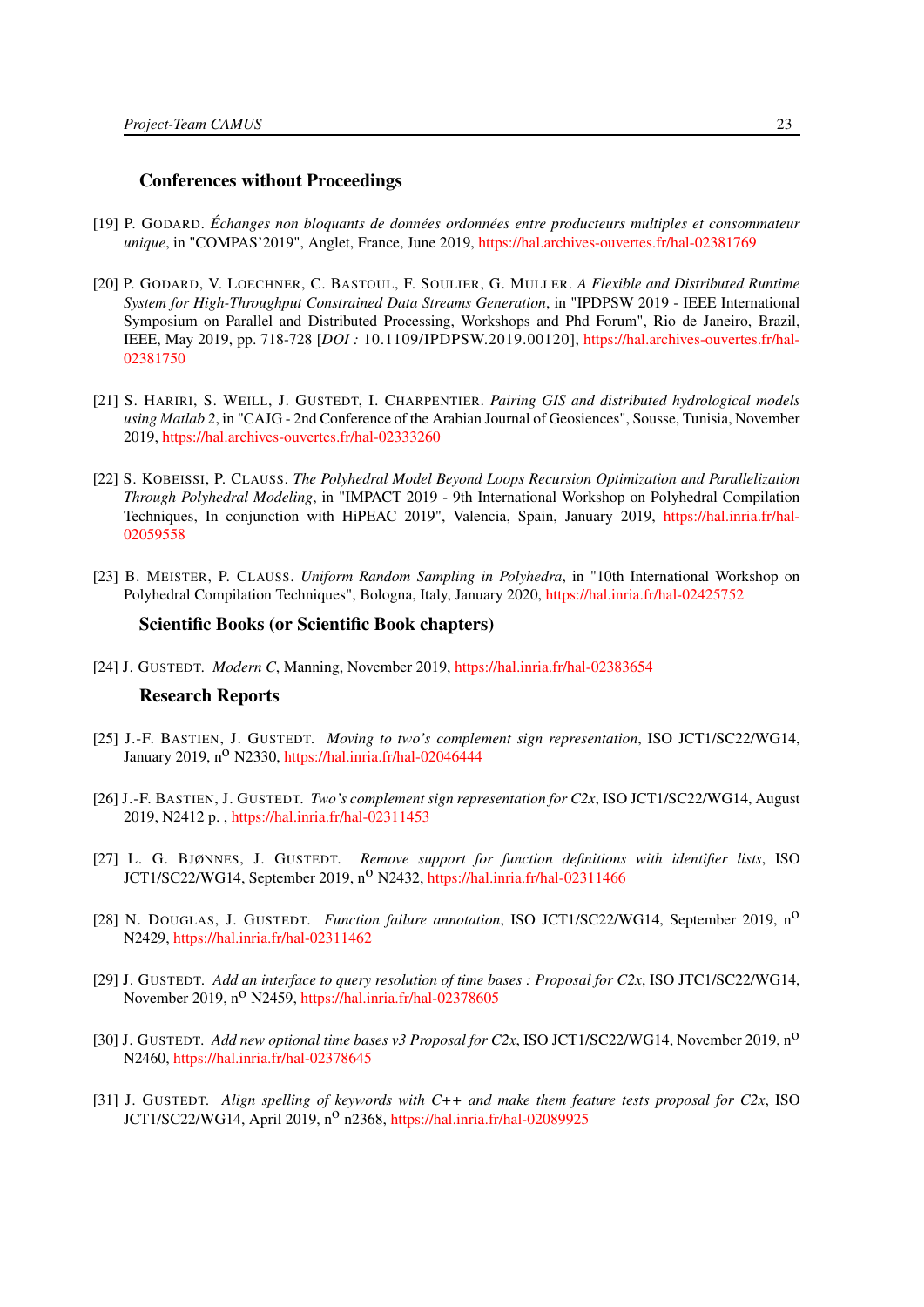- <span id="page-27-12"></span>[32] J. GUSTEDT. *Clean up atomics, non-normative changes : proposal for integration to C2x*, ISO JTC1/SC22/WG14, June 2019, n<sup>o</sup> N2389, <https://hal.inria.fr/hal-02167823>
- <span id="page-27-3"></span>[33] J. GUSTEDT. *Contain the floating point naming explosion*, ISO JCT1/SC22/WG14, September 2019, no N2426, <https://hal.inria.fr/hal-02311460>
- <span id="page-27-9"></span>[34] J. GUSTEDT. *Introduce the nullptr constant*, ISO JTC1/SC22/WG14, June 2019, n<sup>o</sup> N2394, [https://hal.inria.](https://hal.inria.fr/hal-02167929) [fr/hal-02167929](https://hal.inria.fr/hal-02167929)
- <span id="page-27-5"></span>[35] J. GUSTEDT. *Introduce the term storage instance*, ISO JTC1/SC22/WG14, June 2019, n<sup>o</sup> N2388, A previous version of this document was N2328, <https://hal.inria.fr/hal-02046329>
- <span id="page-27-8"></span>[36] J. GUSTEDT. *Make false and true first-class language features : proposal for C2x*, ISO JTC1/SC22/WG14, November 2019, n<sup>o</sup> N2458, <https://hal.inria.fr/hal-02167916>
- <span id="page-27-10"></span>[37] J. GUSTEDT. *Modernize time.h functions*, ISO JCT1/SC22/WG14, September 2019, n<sup>o</sup> N2417, [https://hal.](https://hal.inria.fr/hal-02311454) [inria.fr/hal-02311454](https://hal.inria.fr/hal-02311454)
- [38] J. GUSTEDT. *Out-of-band bit for exceptional return and errno replacement*, ISO JCT1/SC22/WG14, April 2019, n<sup>o</sup> N2361, <https://hal.inria.fr/hal-02089873>
- <span id="page-27-13"></span>[39] J. GUSTEDT. *Remove ATOMIC VAR INIT*, ISO JTC1/SC22/WG14, June 2019, n<sup>o</sup> N2390, [https://hal.inria.fr/](https://hal.inria.fr/hal-02167838) [hal-02167838](https://hal.inria.fr/hal-02167838)
- <span id="page-27-2"></span>[40] J. GUSTEDT. *Remove conditional "WANT" macros from numbered clauses proposal for C2x*, ISO JTC1/SC22/WG14, April 2019, n<sup>o</sup> N2359, <https://hal.inria.fr/hal-02089861>
- <span id="page-27-7"></span>[41] J. GUSTEDT. *Revise spelling of keywords : proposal for C2x*, ISO JTC1/SC22/WG14, June 2019, n<sup>o</sup> N2457, <https://hal.inria.fr/hal-02167870>
- <span id="page-27-11"></span>[42] J. GUSTEDT. *Synchronization at thread and execution termination : proposal for integration to C2x*, ISO JTC1/SC22/WG14, September 2019, n<sup>o</sup> N2461, <https://hal.inria.fr/hal-02167850>
- [43] J. GUSTEDT. *Unify string representation functions*, ISO JCT1/SC22/WG14, April 2019, [https://hal.inria.fr/](https://hal.inria.fr/hal-02089868) [hal-02089868](https://hal.inria.fr/hal-02089868)
- <span id="page-27-6"></span>[44] J. GUSTEDT. *intmax\_t, a way out*, ISO JCT1/SC22/WG14, September 2019, no N2425, [https://hal.inria.fr/](https://hal.inria.fr/hal-02311457) [hal-02311457](https://hal.inria.fr/hal-02311457)
- <span id="page-27-4"></span>[45] J. GUSTEDT, P. SEWELL, K. MEMARIAN, V. B. F. GOMES, M. UECKER. *Moving to a provenance-aware memory object model for C: proposal for C2x*, ISO JCT1/SC22/WG14, April 2019, n<sup>o</sup> N2362, [https://hal.](https://hal.inria.fr/hal-02089889) [inria.fr/hal-02089889](https://hal.inria.fr/hal-02089889)
- <span id="page-27-0"></span>[46] L. JONES, J. GUSTEDT. *ISO/IEC 9899 editor report March 2019*, ISO JCT1/SC22/WG14, March 2019, no N2348, <https://hal.inria.fr/hal-02089676>
- <span id="page-27-1"></span>[47] L. JONES, J. GUSTEDT. *ISO/IEC 9899 editor report November 2019*, ISO JCT1/SC22/WG14, November 2019, n<sup>o</sup> N2456, <https://hal.inria.fr/hal-02378784>